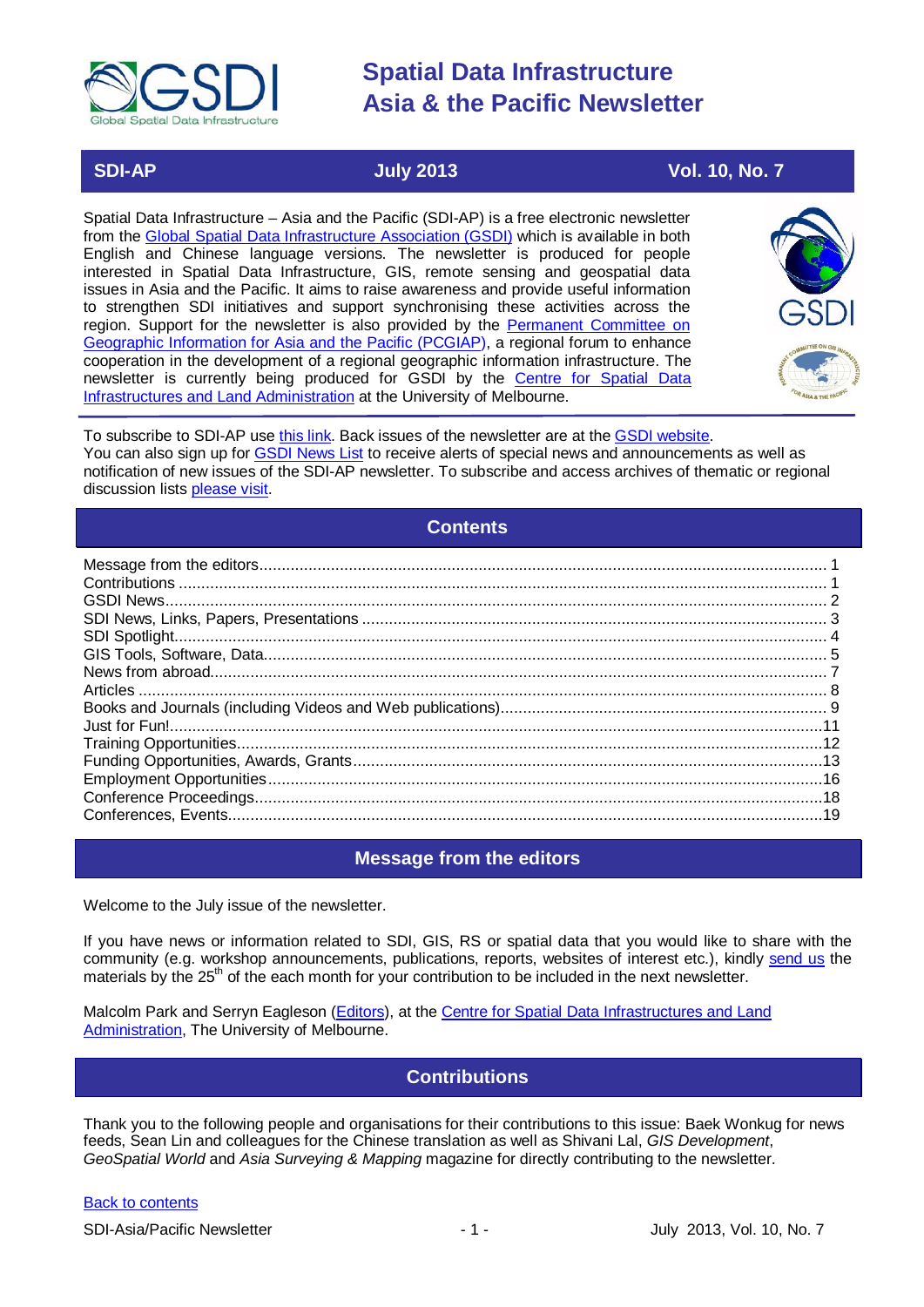

### **GSDI News**

#### <span id="page-1-0"></span>**[GSDI and IGS Global News, Issue 3 Volume 3 for 2013](http://www.gsdi.org/newsletters#GSDI)**

#### **GSDI 14 Conference Preparations**

Preparations continue for the joint [GSDI 14 World Conference and AfricaGIS 2013 Conference](http://www.gsdi.org/gsdi14) scheduled to be held in Addis Ababa, Ethiopia, at the UNECA Conference Center, November 4-8 2013 in partnership with GSDI Association, EIS-Africa, the International Geospatial Society, EiABC - Addis Ababa University and the United Nations Economic Commission for Africa (UNECA).

AfricaGIS is the largest regularly occurring GIS conference in Africa with participants from the whole continent. The GSDI World Conference moves to sites across the globe to offer geospatial specialists from all parts of the world opportunities to better exchange ideas and learn from peers in building spatial data infrastructure. [For](http://www.gsdi.org/gsdiConferences)  [past conferences.](http://www.gsdi.org/gsdiConferences)

The selected theme of the conference is "Spatial Enablement in Support of Economic Development and Poverty Reduction" The pressing needs of African nations, their citizens, and the needs of economically disadvantaged nations generally are a particular emphasis of the conference and include such concerns as:

- sustainable development,
- economic development,
- business intelligence and business geographics,
- disaster prevention, warning, management, response, and recovery,
- alleviation of poverty and crime,
- lessening the digital divide including access to information technologies,
- ensuring food security,
- support of transportation, health and communication systems, and
- facilitating land ownership.

Substantial reduction in registration fees will be available for local participants, members of EIS-Africa and members of the International Geospatial Society who are from low income per capita nations. Substantial reductions in Exhibit and Sponsorship fees will be available for companies and agencies that are members of the GSDI Association.

Consult the [web site](http://gsdi.org/gsdi14) as the Call for Papers and details about the program, facilities and sponsorship opportunities become available.

We are now only two weeks away from the deadline for abstracts (for presentations) and full papers for peer reviewed publication – 15 May 2013!

This combined and fully integrated conference offers numerous opportunities for oral presentations and refereed and non-refereed publication outlets. We invite presentations covering the full range of practice, development and research experiences that advance the practice and theory of spatially enabling citizens, government, and industry. The conference theme is Spatial Enablement in Support of Economic Development and Poverty Reduction.

#### **This call for papers supports two primary forms of publication:**

(1) a Conference Proceedings, with Abstracts for all accepted submissions, and refereed and non-refereed Full Papers for some of the submissions, and

(2) a pre-conference published book containing fully refereed articles. The tentative title is "Spatial Enablement in Support of Economic Development and Poverty Reduction: Research, Development and Education Perspectives". The book will be published as an open access book in various e-reader formats.

#### **\* IMPORTANT CONFERENCE DATES \***

Deadline for Submission of Abstracts: 15 May 2013

Deadline for Submission of Full Papers for Refereed Publications: 15 May 2013

Deadline for Submission of Full Papers for Non-refereed Publications: 1 Sept 2013

Deadline for Full Conference Registration Payment for All Presenters 15 Sept 2013

Conference Dates: 4-8 Nov 2013

#### **\* IMPORTANT CONFERENCE LINKS \***

Joint Conference [Call for Abstracts and Papers,](http://www.gsdi.org/gsdiconf/gsdi14/papercall.html) [Conference Website:](http://www.gsdi.org/gsdi14) [Other Important Dates.](http://www.gsdi.org/gsdiconf/gsdi14/dates.html)

Past GSDI World Conference [Proceedings.](http://www.gsdi.org/gsdiConferences) Past [open access Books](http://www.gsdi.org/openaccessbooks) affiliated with the conference.

\* JOIN the GSDI Association or International Geospatial Society to enjoy conference fee reductions! \* Substantial reduction in registration fees will be available for local participants, members of EIS-Africa and members of the International Geospatial Society who are from low income per capita nations. Substantial reductions in Exhibit and Sponsorship fees will be available for companies and agencies that are members of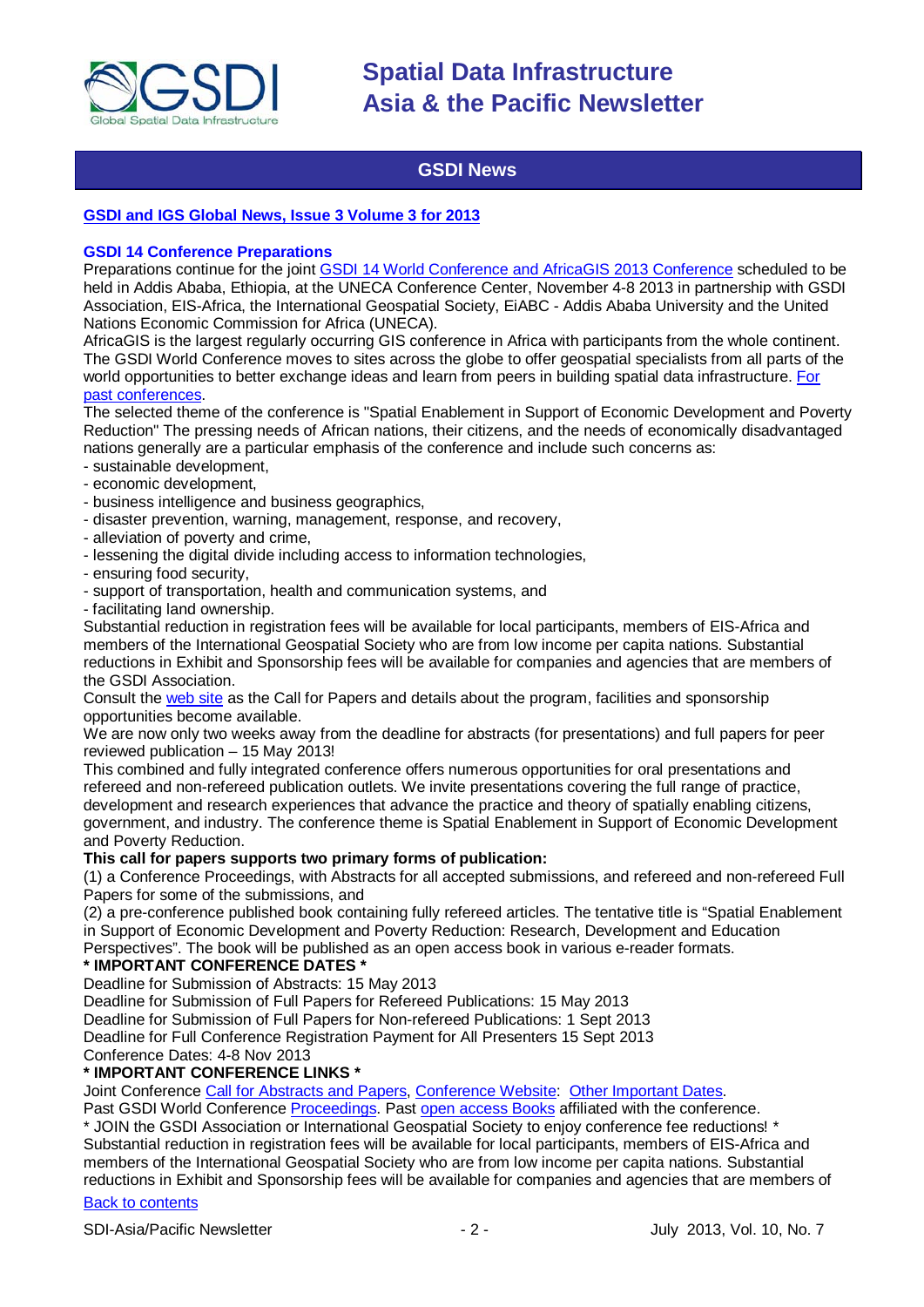

#### the GSDI Association.

Consult the [web site](http://gsdi.org/gsdi14/) for latest information and details about the program, facilities and Sponsorship opportunities. Come prepared to engage, learn and enjoy! More news on the conference in future issues!

#### **International Geospatial Society (IGS) Free Memberships**

At its recent meeting, the GSDI Board of Directors passed a motion that allows individuals in low and very low income nations to join the International Geospatial Society (IGS) by providing specific information of value to the global community in lieu of annual cash dues. To join, simply add your professional profile to the growing interconnected network of geospatial specialists across the globe. Benefits of membership in IGS are listed at [http://www.igeoss.org/benefits.](https://owa.unimelb.edu.au/owa/redir.aspx?C=54c2b4d3973d480282dc7c38384f4204&URL=http%3a%2f%2fwww.igeoss.org%2fbenefits) For further information, contact [Harlan Onsrud,](mailto:onsrud@gsdi.org) Executive Director, GSDI Association.

#### **Outreach & Membership Committee**

Committee vice-Chair, Roger Longhorn has joined the International Hydrographic Organization (IHO) Marine SDI Working Group (MSDIWG) and attended the Marine SDI Open Forum meeting in Copenhagen (remotely!) and the following two-day workshop of the MSDIWG, hosted by the Danish Hydrographic Service. The MSDIWG, which has existed since 2009, is setting its new workplan for 2013-2014 and is interested in developing a stronger relationship with non-marine SDI development initiatives at national, regional and global levels. Longhorn will explore this with the GSDI Board and Executive Committee at the next opportunity. The Outreach & Membership Committee also manages the GSDI Group on LinkedIn, which has added seven new members in the past month, for a total of 229 members today. If you are not already a member of this group, please join today – and tell your friends! Visit [http://www.linkedin.com](https://owa.unimelb.edu.au/owa/redir.aspx?C=rDg2dzQe3UKfwin28aspI4dcf2EJ4c8IKc_jDEPg91nlCdVQBzUX28or6ioXGu07OXWheK19Jyk.&URL=http%3a%2f%2fwww.linkedin.com) to join, then find GSDI in the 'Groups' option, to join the group.

#### **Technical Committee**

Technical Committee Chair, Eric van Praag, Regional Coordinator, GeoSUR Program of the Latin American Development Bank (CAF), along with USGS, has nominated the GeoSUR Topographic Processing Service (TPS), built with ESRI´s AG Server 10.1, for the AAG Stanley Brunn Award for Creativity in Geography. See more news later in this issue.

The Technical Committee is also responsible for updating of the GSDI SDI Cookbook, a wiki maintained at: [http://www.gsdidocs.org/GSDIWiki/index.php/Main\\_Page.](https://owa.unimelb.edu.au/owa/redir.aspx?C=rDg2dzQe3UKfwin28aspI4dcf2EJ4c8IKc_jDEPg91nlCdVQBzUX28or6ioXGu07OXWheK19Jyk.&URL=http%3a%2f%2fwww.gsdidocs.org%2fGSDIWiki%2findex.php%2fMain_Page)

**GSDI Member organisations**, members of the GSDI Association Committees, Council and Board, and IGS members are involved in the many other regional and global initiatives on an on-going basis:

- [Digital Earth](http://www.digitalearth-isde.org/) (International Society for Digital Earth).
- [Eye on Earth.](http://www.eyeonearth.org/)
- [Group on Earth Observations \(GEO\) / Global Earth Observation System of Systems \(GEOSS\).](http://www.earthobservations.org/)
- [EuroGEOSS](http://www.eurogeoss.eu/default.aspx) GEOSS Project funded by the European Union.
- [INSPIRE](http://www.inspire.jrc.ec.europa.eu/) Infrastructure for Spatial Information in the European Community.
- [International Hydrographic Organisation](http://www.iho.int/) Marine SDI Working Group.
- [UNESCO IOC](http://www.iode.org/) Marine/Coastal Spatial Data Infrastructure development.
- UNSD (Statistics Division) UN-GGIM (UN Global [Geospatial Information Management\).](http://www.ggim.un.org/)
- [UNGIWG](http://www.ungiwg.org/) (UN GI Working Group).
- [UNESCO IOC](http://www.iode.org/) Marine/Coastal Spatial Data Infrastructure development.
- UNSDI [UN-GGIM](http://www.ggim.un.org/) (UN Global Geospatial Information Management).
- UNSDI [UNGIWG](http://www.ungiwg.org/) (UN GI Working Group).

#### <span id="page-2-0"></span>[Back to contents](#page-0-0)

#### **SDI News, Links, Papers, Presentations**

#### **[Indonesia: building spatial database system on north coast of Java island](http://www.futuregov.asia/articles/2013/may/21/indonesia-build-spatial-database-system/)**

The Geospatial Information Agency and the Ministry of National Development and Planning signed an agreement with the Korean International Cooperation Agency (KOICA) to build a Spatial Database System on the North Coast of Java island. Java is the most populated island of Indonesia and account for nearly 60 per cent of the total population. Its capital, Jakarta, is located on the North West coast of Java.

The project, which has a budget of US \$3.5 million, aims to establish a basic spatial infrastructure to support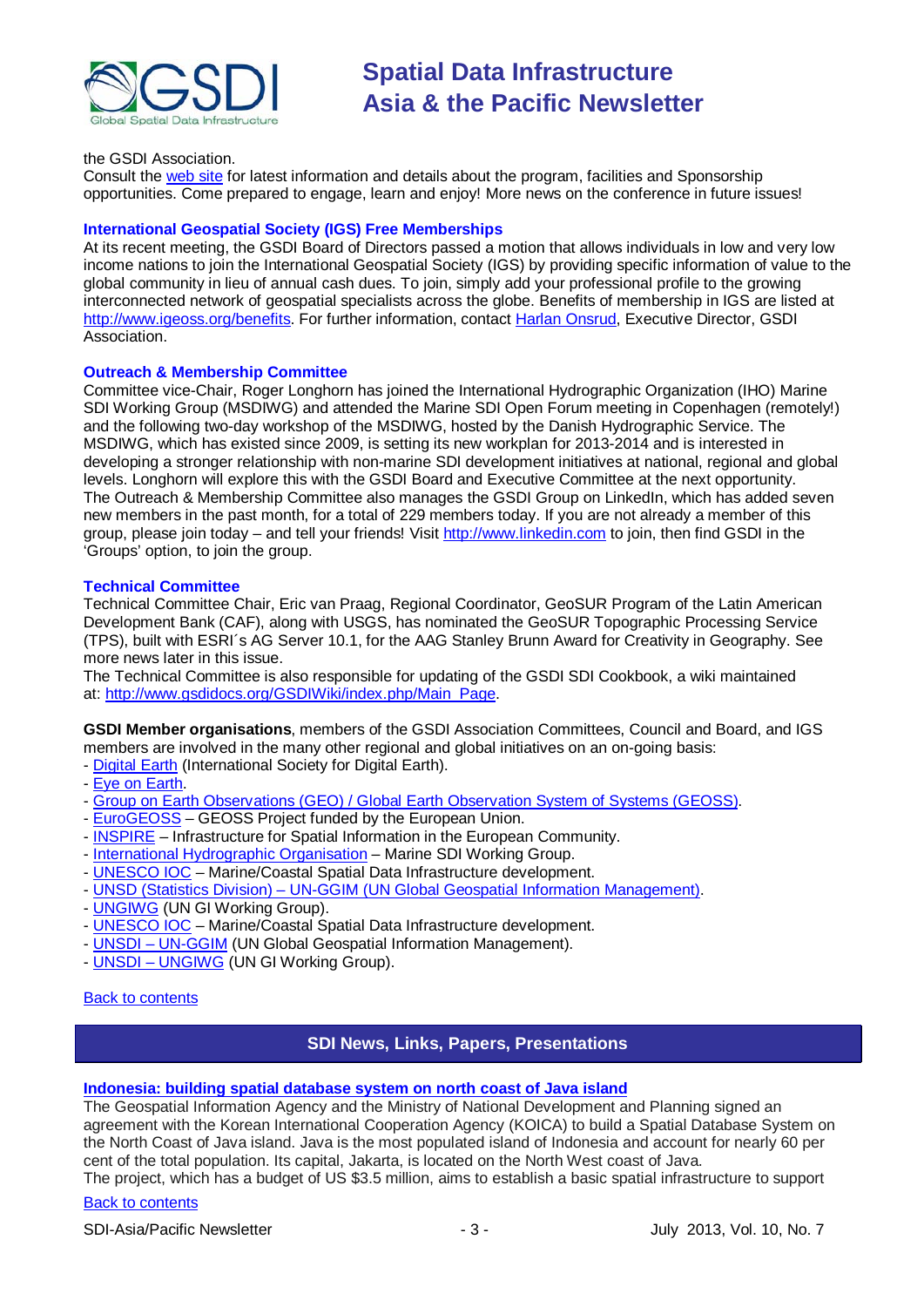

policy decision making in coastal protection and climate change. It also aims to develop policies to minimise the adverse effects of natural disasters and to also help local authorities draft effective disaster preparedness plans. Furthermore the project aims to improve Indonesia's capacity to produce topographic maps by sharing knowhow, necessary technology and knowledge through the capacity building programmes which will be hosted by visiting experts from South Korea.

Once the system is in place, the government will produce a topographic map with a scale of 1:5,000 that will replace the National Base map of Java Island which was made from 1993-1994 with a scale of 1:25,000. The spatial information generated by the project will be essential for the development of the national spatial data infrastructure, which plays a critical role in national development plans and policies for road construction, land use, public housing, and flood control among others. Source: FutureGov

#### **[INSPIRE: Guidelines for the encoding of spatial data, Version 3.3rc3 \(Date: 2013-06-11\)](http://inspire.jrc.ec.europa.eu/documents/Data_Specifications/D2.7_v3.3rc3.pdf)**

This document specifies requirements and recommendations for the encoding of spatial data for the purpose of data interchange between systems in INSPIRE. The focus of data interchange is understood by this document primarily as access to data via services which includes, but is not limited to, a download of a complete spatial data set.

The requirements and recommendations specified by this document are requirements and recommendations for encoding rules as specified by ISO 19118. These encoding rules will be specified in or referenced from INSPIRE data specifications.

#### **[India \(Jammu and Kashmir\): Workshop held on Geo-Informatics and SDI](http://www.greaterkashmir.com/news/2013/Jun/13/workshop-on-geo-informatics-held-44.asp)**

A daylong User Interactive Workshop on 'Application of Geo-informatics in Planning & Monitoring and Concept of Spatial Data Infrastructure' was organized in Srinagar on 12 June 2013 by the Directorate of Environment & Remote Sensing (DERS).

The workshop was presided over by Additional Principal Chief Conservator of Forests/Director DERS, Suresh Chugh. Chugh while speaking on the occasion emphasized for generating sharing mechanism which could optimize utility of data for planning, an official statement said. He stressed for coordination among the line departments, so that data can be generated as a central repository and shared for common use in a standard format.

The workshop was also attended by Regional Director, Department of Environment & Remote Sensing, Kashmir, Liaqat Ali Dar, Joint Director, Planning & Statistics, Tariq Ahmad Khan besides Chief Education Officers, Chief Planning Officers and officers from Wildlife Protection, Forest, Rural Development Departments, Srinagar Municipality and National Informatics and Planning Departments.

The technical sessions were conducted by Principal Investigator of the SSDI-JK Project, Humayun Rashid who gave a detailed PowerPoint presentation on Application of Geo informatics in planning and monitoring and concept of Spatial Data Infrastructure. Various speakers also deliberated on application of Geo-informatics & Spatial Data Infrastructure in Health Sector, Education Sector, Urban Development planning land use analysis and Forestry & Ecosystem Analysis.

Director, Economics & Statistics, B.R Lachotra underlined the importance of Spatial Data Infrastructure in improving planning process in the State.

#### **SDI Cookbook update**

The SDI Cookbook, in its wiki version, now has an updated Chapter 10 to reflect the latest slate of standards and popular version numbers. We seek contributing editors for the other Chapters to also bring them up-to-date. About three months prior to the next GSDI Conference we will seek to affix a date and snapshot the Cookbook into a "SDI Cookbook 2013" PDF version. By saving a PDF and giving it a date of publication, it will clarify the reference and citation of the document and provide a time context.

If you are interested in helping update any of the chapters, please contact [Douglas Nebert.](mailto:ddnebert@usgs.gov)

#### <span id="page-3-0"></span>[Back to contents](#page-0-0)

### **SDI Spotlight**

This month's "Spotlight" feature has been held over as the contributors' submission fell short of the high standards imposed by the editors.

#### [Back to contents](#page-0-0)

SDI-Asia/Pacific Newsletter 1992 12:30 Australian Control of Australian Australian Control of Australian Australian Australian Australian Australian Australian Australian Australian Australian Australian Australian Austral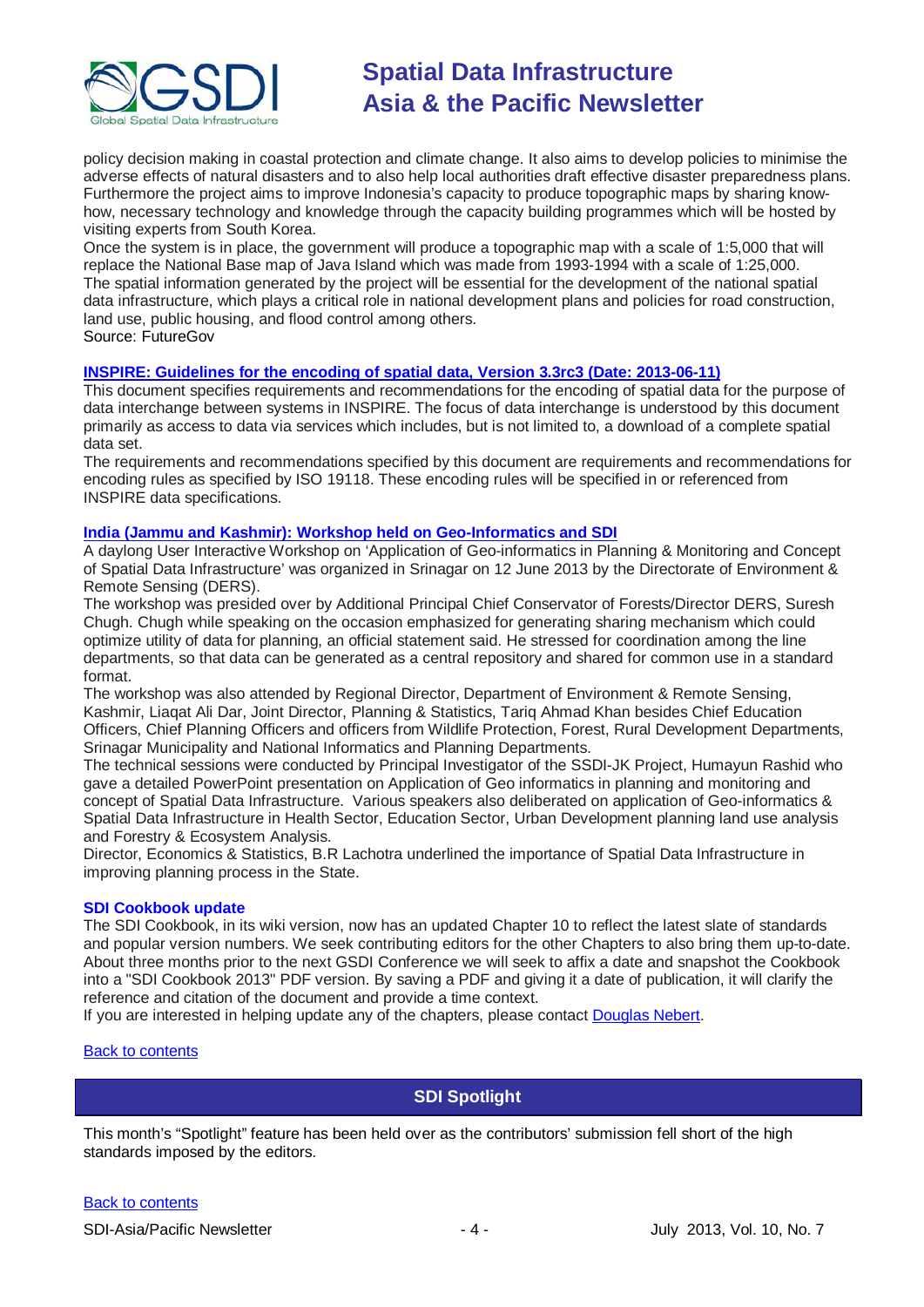

The editors remind our subscribers and readers that we welcome contributions for the *Spotlight* feature.

#### <span id="page-4-0"></span>**[Back to contents](#page-0-0)**



### **GIS Tools, Software, Data**

#### **[Interactive Map of the Tornado Devastation in Moore, Oklahoma](http://www.theatlantic.com/technology/archive/2013/06/an-interactive-map-of-the-tornado-devastation-in-moore-oklahoma/276575/) Contemplating the scale and capriciousness of the damage** Last month's Moore, Oklahoma tornado caused severe damage in many portions of the city. Whole blocks were wiped out, as can be seen in this [swipeable, before-and-after map](http://tmappsevents.esri.com/website/swipe_moore/) created by the geographic information services company, ESRI.

Source: The Atlantic an[d ESRI](http://tmappsevents.esri.com/website/swipe_moore/)

#### **[Seasonal vegetation change –](http://www.theatlanticcities.com/technology/2013/06/going-really-really-green-earths-plant-life-seen-space/6044/) satellite imagery**

The Earth is the "Blue Planet" because more than 70 percent of its surface is covered in water. But what does the Blue Planet look like without the blue? How would Earth appear as ... the Green Planet? Something [like this,](http://www.newscientist.com/article/dn23738-earths-plant-life-glows-green-in-hires-space-map.html#.Ucm_AD6DQXz) apparently. The [Suomi NPP satellite,](http://npp.gsfc.nasa.gov/) NASA's Earthobserving research satellite, has been gathering data about the world's vegetation from its delightfully lofty perch. The data themselves come from Suomi NPP's [Visible-Infrared Imager/Radiometer Suite,](http://npp.gsfc.nasa.gov/viirs.html) or VIIRS,



instrument. VIIRS, as its name (sort of) suggests, is able to detect changes in the reflection of light -- which allows it, in turn, to capture images that measure vegetation changes over time. (In order to power photosynthesis, [vegetation absorbs visible light,](http://www.newscientist.com/article/dn23738-earths-plant-life-glows-green-in-hires-space-map.html) and leaf cells strongly reflect near-infrared light -- which means that lush areas of the planet show less visible light and more near-infrared light than their relatively barren counterparts.)

Source: The Atlantic

#### **[Philippines: geo-tagging workshop for agriculture workers](http://www.futuregov.asia/articles/2013/may/29/philippines-holds-geo-tagging-workshop-agriculture/)**

The Department of Agriculture organised a two-day training workshop on geo-tagging tools for eighty Agricultural Extension Workers (AEW), in a bid to improve governance in the agriculture sector. The training introduced the participants to basic Global Position System (GPS) principles and how to maximise the potential of hand-held Garmin GPS receivers.

According to an official statement, the workshop aims to support the Department?s Unified and Enterprise Geospatial Information Systems (UEGIS), which aims to enhance the decision making capability of the key local government offices in strategic agriculture and fisheries development zones. The project also aims to leverage high resolution satellite imagery in order to establish a geospatial database of agricultural and fisheries resources; improve the institutional capacity and capability of the various stakeholders; and formulate an Integrated Development Plan for the agriculture sector. Furthermore, the Department of Agriculture will also be leveraging the system to improve the effectiveness of emergency assistance to farmers and fisher folk and to provide more accurate forecasts on agriculture and fisheries production. Source: FutureGov

**See also:** [Unified and Enterprise Geospatial Information System \(UEGIS\) Project](http://www.bfar.da.gov.ph/images/BFAR%20MAps/UEGIS%20Maps/pdf/IEC_Material_UEGISv2.pdf) and [Enhancing the Planning](http://www.bswm.da.gov.ph/NewsDetail.aspx?newsID=23)  [and Implementing Capability of the Department of Agriculture in the SAFDZs](http://www.bswm.da.gov.ph/NewsDetail.aspx?newsID=23) (Bureau of Soils & water Management)

#### **[Lao PDR: DECIDE info project](http://www.decide.la/)**

The Lao DECIDE info project strives to stimulate data and information sharing among sectors and administrative levels towards improved evidence-based socio-economic planning and decision-making in the Lao PDR. Through a set of tools and procedures, the project actively promotes the availing of spatial and statistical data - initially from the Lao national Population and Housing Census 2005 - in various formats to users with a variety of individual needs.

See also: [External Review of the Lao DECIDE info project by Thomas Hoesli](http://www.sdcmekong.org/2013/05/external-review-of-the-lao-decide-info-project-by-thomas-hoesli/)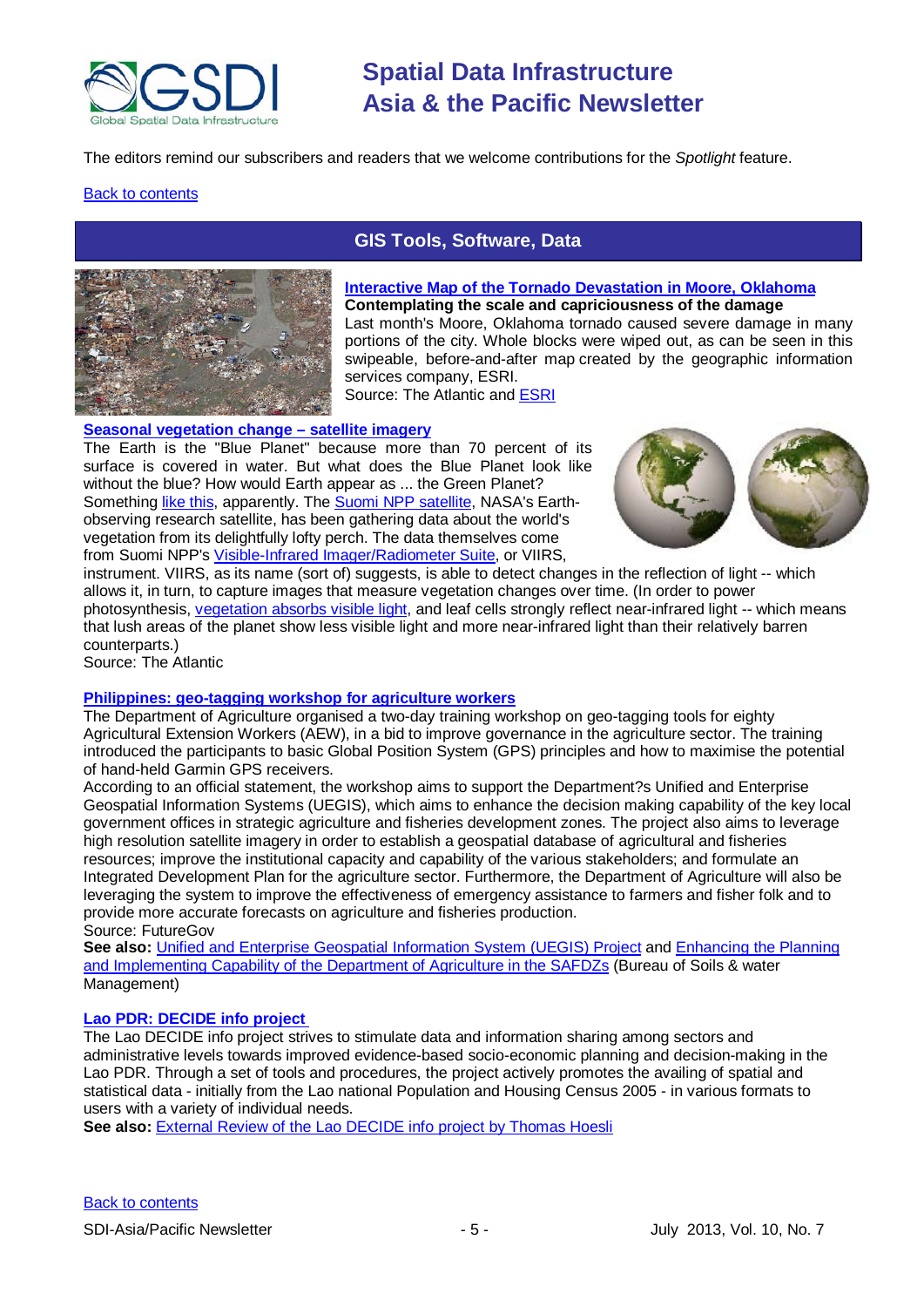

#### **[Global Roads Open Access Data Set, Version 1](http://sedac.ciesin.columbia.edu/data/set/groads-global-roads-open-access-v1)**

CIESIN has released a digital global data set on intercity roads, the Global Roads Open Access Data Set, Version 1 (gROADSv1). Developed under the auspices of the Global Roads Data Development Task Group of the Committee on Data for Science and Technology (CODATA) of the International Council for Science, gROADSv1 combines the best available open access data on roads between human settlements into a global roads coverage consistent with the United Nations Spatial Data Infrastructure Transport (UNSDI-T) version 2 data model.

This first version of the gROADS data set is part of a continuing effort to address the need among professionals in the humanitarian response, development, transportation, biodiversity conservation, and allied fields for free and open, spatially accurate, and readily updateable data on roads in order to better understand issues such as market access, cost of transportation, and human pressures on the environment. Data on road networks connecting human settlements may be especially valuable when used in conjunction with remote sensing and other spatial data to improve decision making related to urbanization and rural development. gROADSv1 is being distributed by the NASA Socioeconomic Data and Applications Center (SEDAC) operated by CIESIN, and represents an important step towards addressing the criteria established by the CODATA Task Group.

#### **[Historical Maps Still Matter](http://www.theatlanticcities.com/technology/2013/05/why-historical-maps-still-matter-so-much-today/5537/)**

Interview with David Rumsay, owner of one of the world's finest private map collections. Source: The Atlantic "Cities"

#### **Satellite eye on Earth: May 2013 – [in pictures NASA & ESA satellite images](http://www.guardian.co.uk/environment/gallery/2013/jun/11/satellite-eye-in-pictures?CMP=ema_632#/?picture=410511041&index=19) [Satellite eye on Earth: April 2013 –](http://www.guardian.co.uk/environment/gallery/2013/may/09/satellite-eye-on-earth-in-pictures#/?picture=408440866&index=7) in pictures**

**[Satellite eye on Earth August 2008 –](http://www.guardian.co.uk/environment/series/satelliteeye) March 2013**

Source: The Guardian

**[The Devastating Impact of 30 Years of Sprawl, As Seen From Space](http://www.theatlanticcities.com/neighborhoods/2013/06/devastating-impact-30-years-sprawl-seen-space/5955/) Time lapse satellite imagery**

How much have cities in Texas expanded in just the past few decades? We can actually see those urban centers spread like slime mold with a series of amazing satellite-based animations. These GIFs were recorded from Google's ["Landsat Annual Time Lapse"](http://earthengine.google.org/#intro/LasVegas) tool by Samuel Aston Williams, a young Texas architect. Williams



wanted to contribute something new to a startling series of showing three decades of [human-landscape intervention](http://www.theatlanticcities.com/technology/2013/05/terrifying-fascinating-timelapse-30-years-human-impact-earth-gifs/5540/) recently produced by a collaboration of Google, NASA, TIME and others. Readers can also zoom in to any spot on the planet – your hometown, the Amazon, your favorite Chinese mega-city – and watch the same threedecade timelapse unroll. Good luck getting anything done for the rest of the day. Source: The Atlantic "Cities"

#### **[ESA Study: The economic benefits of free satellite data](http://www.esa.int/Our_Activities/Observing_the_Earth/GMES/GMES_and_data_like_geese_and_golden_eggs)**

A recent study commissioned by the European Space Agency (ESA) brings forward the idea that data from the upcoming Sentinel series of satellites should be regarded as Public Sector Information, increasing their value for money. The study-- "About GMES and data: Geese and golden eggs - A study on the Economic Benefits of a Free and Open Data Policy for Sentinel Satellite data" the authors outlined how reusing the data could potentially generate new businesses and jobs, and provide consumers with more choice and more value for money.

The report notes: "GMES may well be Europe's goose capable of laying golden eggs. But how can we ensure a steady sustainable business model: do we take one egg (direct returns from sales of data) or do we allow the egg to hatch, hoping more golden-egg-laying geese will follow?"

ESA points out: " The free and open data policy for Sentinel data is expected to foster such reuse. In fact, there is evidence that economic benefits are magnified when the data are made available at low or marginal cost, so that entry barriers are minimised also for small and medium enterprises. Several surveys have evidenced this effect for various non-space information sectors, but no such survey exists for Earth observation data. Source: ESA Global Monitoring for Environment and Security (GMES) and [UN SPIDER](http://www.un-spider.org/about-us/news/en/6654/2013-05-14t141300/esa-study-economic-benefits-free-satellite-data)



#### **Image of the Week - [Quicker than pizza delivery!](http://www.geospatialworld.net/ImageoftheWeek/view.aspx?id=137&utm_medium=email&utm_source=Act-On+Software&utm_content=email&utm_campaign=Geospatial%20World%20Weekly%20June%2010%2C%20%27013&utm_term=Quicker%20than%20pizza%20delivery%21)**

Gone are the days when processing satellite images used to take days and weeks. Setting a record, DMC International Imaging (DMCii) and Spacemetric have delivered a satellite image to the end users in just 11 flat minutes, faster than pizza delivery. An image of Rome was acquired at 09:17 UTC on June 5 and was processed and made available by 09:28 UTC the same morning.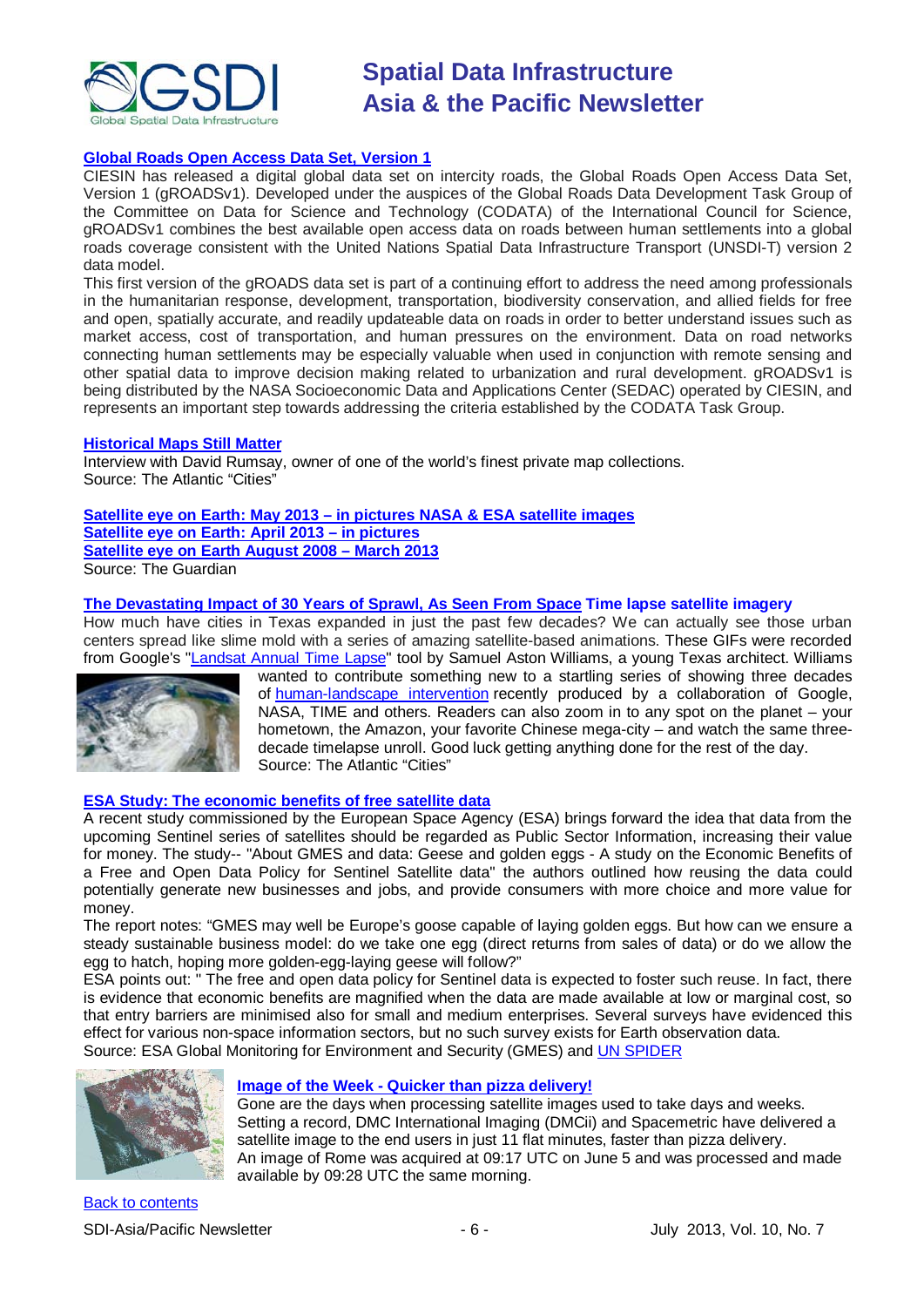

#### Source: Geospatial World

#### <span id="page-6-0"></span>**[Back to contents](#page-0-0)**

#### **News from abroad**

*"This section has been included to highlight some of the developments happening outside the region which demonstrate SDI in action.*

#### **Press Release: Big data from space - Imagery of Rome delivered in near real time**

DMCii and long-term partner Spacemetric, have successfully delivered an image from satellite to end-user in just 11 minutes, as part of a demonstration at the European Space Agency's 'Big Data from Space' conference, where industry experts discuss how to distribute large volumes of data from space to the people that need it. An image of Rome (where the event is being held) was acquired at 09:17 UTC on Wednesday the 5th June

2013 and it was processed and made available by 09:28 UTC the same morning. Adina Gillespie, DMCii's Product Development Manager said: "Delivering images from space to users usually takes at least a day, so demonstrating that it's possible to capture Rome, download the image and process it in just 11 minutes is hugely exciting and proves that an age where civil users can tap into near real time data from space is just around the corner."

The live demonstration of rapid image access is using the latest capabilities developed within the NGI project (Near Real-Time Geo-annotated Imagery) for the European Space Agency by [Spacemetric.](http://www.spacemetric.com/node/142) In partnership with the UK Space Agency and the other DMC member nations (Algeria, China, Nigeria, Turkey and Spain), DMCii works with the International Charter 'Space and Major Disasters' to provide free satellite imagery for humanitarian use in the event of major international disasters such as tsunamis, hurricanes, fires and flooding. This press [release](http://tinyurl.com/dmciipr) is available for download.

#### **[Satellite Makes Major Discovery: Amazon plant growth detectable at last](http://www.utwente.nl/en/archive/2013/06/amazon-plant-growth-detectable-at-last.doc/)**

Until recently, it was impossible to carry out large-scale measurements of photochemical activity in the tropical rainforest and therefore draw conclusions on the subject. A chance success – a measurement by a satellite over the Brazilian Amazon – represents a scientific breakthrough. The technology used shows the effects of drought, heat or cold on plants, which is very useful when analysing agricultural production or climatic conditions. University of Twente scientists in the Netherlands and NASA researchers have published an article on the research in the journal *[Proceedings of the Royal Society B](http://rspb.royalsocietypublishing.org/content/280/1761/20130171.abstract)*.

For many years, scientists have been using satellites in earth's orbit, but this is the first time that measurements of this particular kind have been successful. Christiaan van der Tol, a researcher at ITC (the Faculty of Geo-Information Science and Earth Observation) at the University of Twente in the Netherlands, is very excited about the discovery. "This is a fantastic stroke of luck on the part of Japan's GOSAT (Greenhouse gases Observing SATellite), which has been orbiting the earth since 2009. In fact, it is not the only satellite orbiting there: there is heavy satellite traffic around the earth, both working and non-working satellites. "GOSAT is actually designed to measure greenhouse gases in the atmosphere."But the satellite turned out to be sufficiently precise and sensitive to another very weak signal, the red-coloured light that indicates plant growth.

During photosynthesis, the process whereby a plant uses sunlight for growth, it radiates a tiny amount of redcoloured light. The satellite was able to distinguish this weak signal from the reflected sunlight. The red light, also known as fluorescence, enables plant biological activity to be observed from a great distance. The measurements showed, for example, that while the tropical rainforest remains green during dry and sunny periods it grows less fast than in wet periods.

GOSAT, which was not designed to carry out measurements of this kind, picked up the plant growth, although the technology has been known for some time now. The ESA (European Space Agency) is investigating the possibility of a dedicated satellite. Christiaan van der Tol's research is being conducted at the Department of Water Resources of the University of Twente's [Faculty of Geo-Information Science and Earth Observation](http://www.utwente.nl/en/)  $(ITC)$ .

Source: U Twente News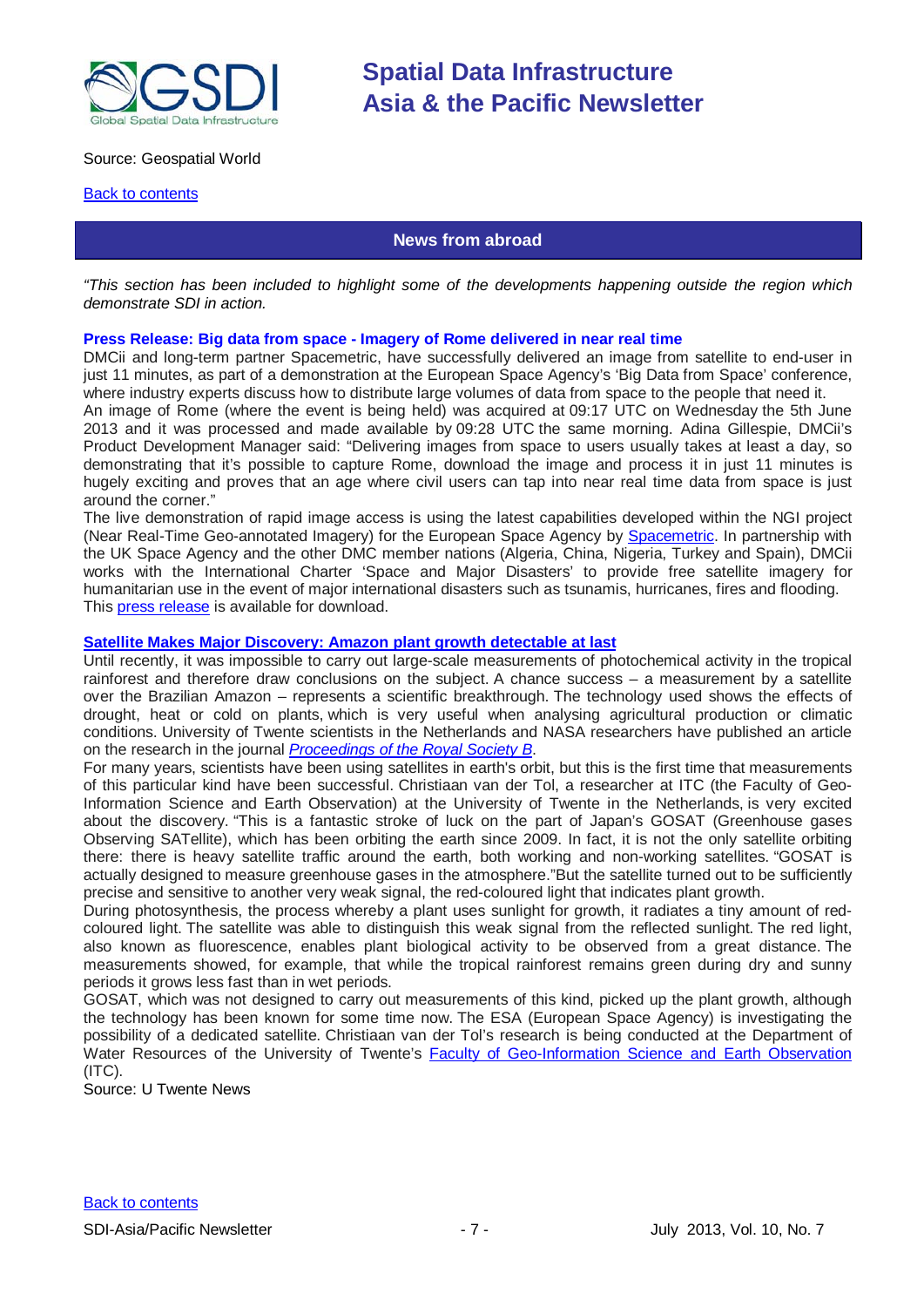

#### **[Visualizing the Stunning Growth of 8 Years of OpenStreetMap](http://www.theatlanticcities.com/technology/2013/06/visualizing-stunning-growth-8-years-openstreetmap/5849/)**

The U.S. [OpenStreetMap](http://www.openstreetmap.org/) community gathered in San Francisco over the weekend for its annual conference, the [State of the Map.](http://stateofthemap.us/) The loose citizen-cartography collective has now been incrementally mapping the world since 2004. While they were taking stock, it turns out the global open mapping effort has now mapped data on more than 78 million buildings and 21 million miles of road (if you wanted to drive all those roads at, say, 60



miles an hour, it would take you some 40 years to do it). And more than a million people have chipped away at this in an impressively democratic manner: 83.6 percent of the changes in the whole database have been made by 99.9 percent of contributors.

These numbers come from the OpenStreetMap [2013 Data Report,](http://www.mapbox.com/osm-data-report/) which also contains, of course,*more maps*. The report, created by [MapBox,](http://www.mapbox.com/) includes a beautiful worldwide visualization of all the road updates made as OpenStreetMap has grown, with some of the earliest imports of data shown in

green and blue, and more recent ones in white. You can navigate the full map [here\(](http://www.mapbox.com/osm-data-report/)scroll down). Source: Atlantic "Cities"

#### **[Happy 200th Birthday to a Mapmaker Who Changed the World](http://www.theatlanticcities.com/neighborhoods/2013/03/happy-200th-birthday-mapmaker-who-changed-world/4997/)**

In 1854, there was an outbreak of cholera in the London neighborhood of Soho, one of many mid-century epidemics to strike the English capital, then the largest city in the world.

But this episode was different. An English physician named John Snow — born two hundred years ago today decided to plot the cases on a map of the neighborhood. In doing so, he identified a contaminated well as the source of the illness, founding the study of public health, and changing the design of cities forever.

Today, there are a host of events in Snow's honor. In York, a two-day program commemorates his contributions to epidemiology and anesthesia. (Every year, the John Snow Society honors the doctor in an annual Pumphandle Lecture, accompanied by a ceremonial [removing and replacing](http://www.johnsnowsociety.org/lectures/index.html) of a pump handle.) Source: Atlantic "Cities"

#### **[Russia \(Belarus\): topographic maps to be updated](http://law.by/main.aspx?guid=119513)**

The State Property Committee of Belarus (Goskomimushchestvo) and the Federal Service for State Registration, Cadastre, and Cartography of Russia (Rosreyestr) have plans to update topographic maps of the Belarusian-Russian border regions. This issue was on the agenda of a session of Goskomimushchestvo and Rosreyestr in Russia's Petrozavodsk which took place on 19-21 June.

The two agencies have prepared a joint address to the Permanent Committee of the Union State concerning financial support to update the maps of the 1:50,000 and 1:100,000 scales of the border territories between Belarus and Russia. After the status of works has been decided the issue will be introduced to a session of the Council of Ministers of the Union State.

Participants in the session shared their experience in using geo-portals that are meant to enable more efficient land management and registration of rights to own land parcels. The session also was used to provide an update on the coordination mechanisms that are used to create spatial data infrastructure for the state inventory of immovable property.

#### <span id="page-7-0"></span>**[Back to contents](#page-0-0)**

#### **Articles**

#### **[Embrace the chaos \(let the data describe itself\)](http://www.geoconnexion.com/uploads/publication_pdfs/EmbraceChaos_intv12i6.pdf)**

Lack of metadata foils many spatial data infrastructure initiatives. In this June 2013 GeoConnexion article, Kris Goodfellow and Brian Goldin argue that we can learn from the web how to find and improve map data.

**Putting meaning into NETMAR - [the Open Service Network for Marine Environmental Data](http://www.tandfonline.com/doi/full/10.1080/17538947.2013.781243)** by Adam M.

Leadbetter, Roy K. Lowry, & D. Oliver Clements, International Journal of Digital Earth (not an open access journal), Accepted author version posted online: 14 Mar 2013

**Abstract:** The Open Service Network for Marine Environmental Data (NETMAR) project uses semantic web technologies in its pilot system which aims to allow users to search, download and integrate satellite, in-situ and model data from open ocean and coastal areas. The semantic web is an extension of the fundamental ideas of the World Wide Web, building a web of data through annotation of metadata and data with hyperlinked resources. Within the framework of the NETMAR project, an interconnected semantic web resource was

#### [Back to contents](#page-0-0)

SDI-Asia/Pacific Newsletter  $\overline{\phantom{a}}$  - 8 -  $\overline{\phantom{a}}$  July 2013, Vol. 10, No. 7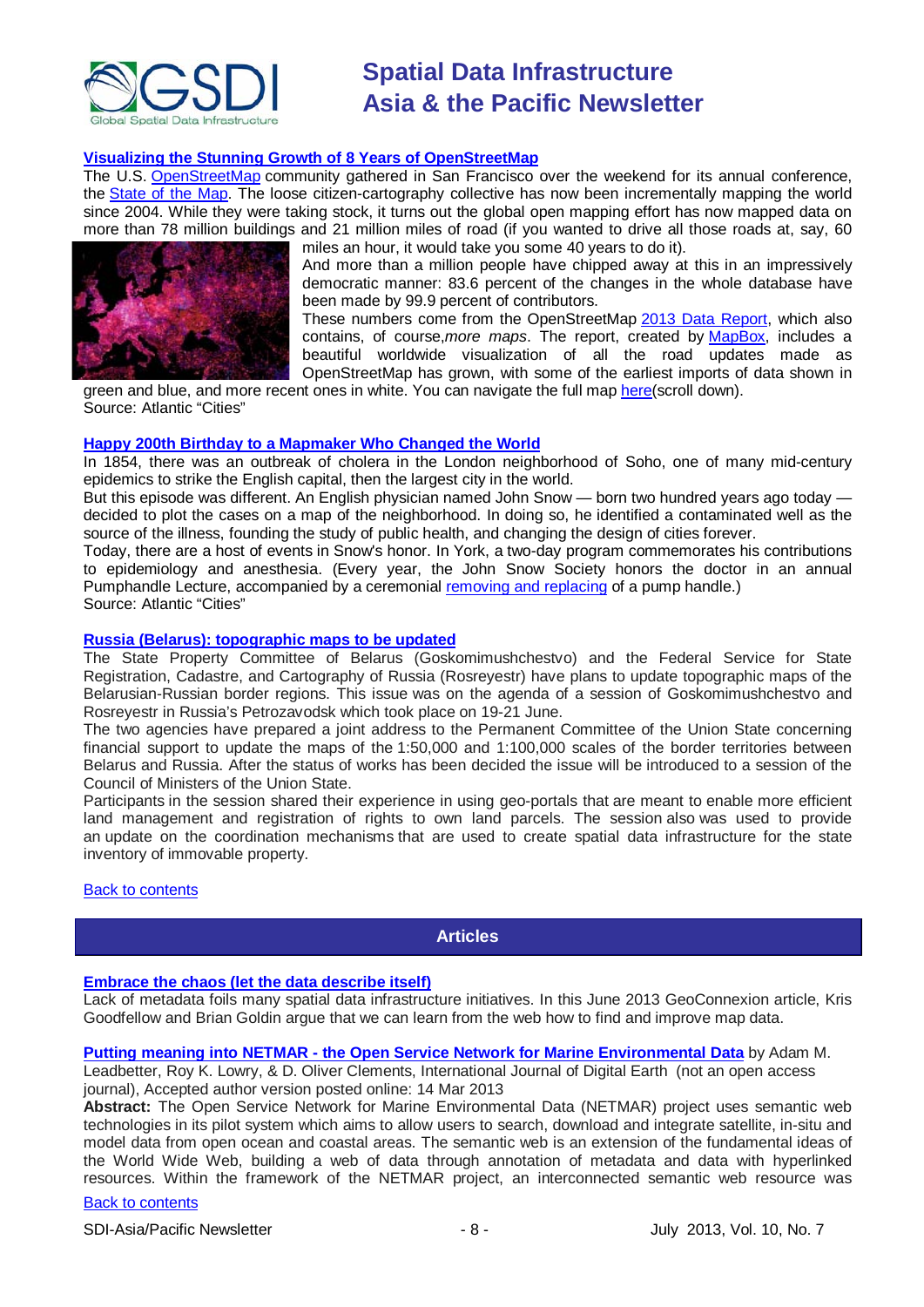

developed to aid in data and web service discovery and to validate Open Geospatial Consortium Web Processing Service orchestration. A second semantic resource was developed to support interoperability of Coastal Web Atlases across jurisdictional boundaries. This paper outlines the approach taken to producing the resource registry used within the NETMAR project and demonstrates the use of these semantic resources to support user interactions with systems. Such interconnected semantic resources allow the increased ability to share and disseminate data through the facilitation of interoperability between data providers. The formal representation of geospatial knowledge to advance geospatial interoperability is a growing research area. Tools and methods such as those outlined in this paper have the potential to support these efforts.

**Keywords:** Geoinformatics, Oceanography, Geospatial data integration

### **[Least Squares](http://www.lidarnews.com/content/view/9751/136/) - Best Fit** by Cyn Rene Whitfield

All measurements contain errors. These errors can be mitigated by applying least square adjustments which is also known as "best fit". With global positioning systems, total station instruments, laser scanners and satellite imaging systems now generating millions of points per second, adjustment for errors is crucial to accurate interpretation. Laser scanning tools bring the outside as built world into the office so now the evaluation of this data can be accomplished in a safe and comfortable environment.

Source: LiDAR News

#### <span id="page-8-0"></span>[Back to contents](#page-0-0)

### **Books and Journals (including Videos and Web publications)**

#### Rak, Andriy (2013). **[Legal Issues and Validation of Volunteered Geographic Information.](http://gge.unb.ca/Pubs/TR283.pdf)**

M.Sc.E. thesis, Department of Geodesy and Geomatics Engineering Technical Report No. 283, University of New Brunswick, Fredericton, New Brunswick, Canada, 128 pp. (April 2013)

#### **Abstract:**

The Canadian Geospatial Data Infrastructure (CGDI) provides access to authoritative geographic datasets of Canada, which are the source of accurate and reliable data. The process of acquiring, updating and maintaining such datasets using traditional approaches, requires both time and costly resources. As a result, in many cases the datasets are out of date because of the high cost of maintenance. An alternative approach to reliably create and update authoritative datasets is linked to its integration with Volunteered Geographic Information (VGI). VGI provides a vast source of spatial information to government, industry and citizens. However, the integration of VGI with CGDI generates several questions, with VGI quality and legal issues at the forefront. This research has investigated methods for assessing the quality of VGI, and describes the importance of a link between VGI and legal liability in the need for integration of VGI with CGDI. This research developed a

prototype to validate data quality and examined legal liability issues around VGI to discover a strategy for possible integration of VGI with CGDI datasets. The research also provides four primary risk management techniques for CGDI to manage risks resulted from incorporating VGI into their datasets.

#### **[3D Visualisation World](http://visitor.benchmarkemail.com/c/v?e=2E5A3F&c=27A3B&l=42E79F4&email=20i0rPjCDuEQfH2i1glrmJemkgBQcCdv&relid=509BECB)** (May 2013 newsletter)

3D Visualization World

#### **Manuel of Photogrammetry, Sixth Edition Now Available**

The American Society for Photogrammetry and Remote Sensing (ASPRS) announces the Manual of Photogrammetry, Sixth Edition is now available for purchase through the ASPRS [Bookstore.](http://www.asprs.org/Publications-Other/Bookstore.html) Under the leadership of J. Chris McGlone, PhD, CP, as Editor-in-Chief and George Y.G. Lee, Technical Editor, the Manual covers photogrammetry in depth, as well as its constituent technologies, providing the student,

practitioner, or researcher with a single valuable reference resource. The overall outline of this Sixth Edition is slightly modified from that of the Fifth Edition. The emphasis is again on digital methods and products, while material on film cameras and analog plotters has been deleted. The mathematical content has been further expanded, especially the treatment of replacement sensor models, along with discussions of digital image processing and computer vision algorithms.

#### **SDI Cookbook update**

The SDI Cookbook, in its wiki version, now has an updated Chapter 10 to reflect the latest slate of standards and popular version numbers. We seek contributing editors for the other Chapters to also bring them up-to-date. About three months prior to the next GSDI Conference we will seek to affix a date and snapshot the Cookbook into a "SDI Cookbook 2013" PDF version. By saving a PDF and giving it a date of publication, it will clarify the

#### [Back to contents](#page-0-0)

SDI-Asia/Pacific Newsletter 19 - 9 - 19 - July 2013, Vol. 10, No. 7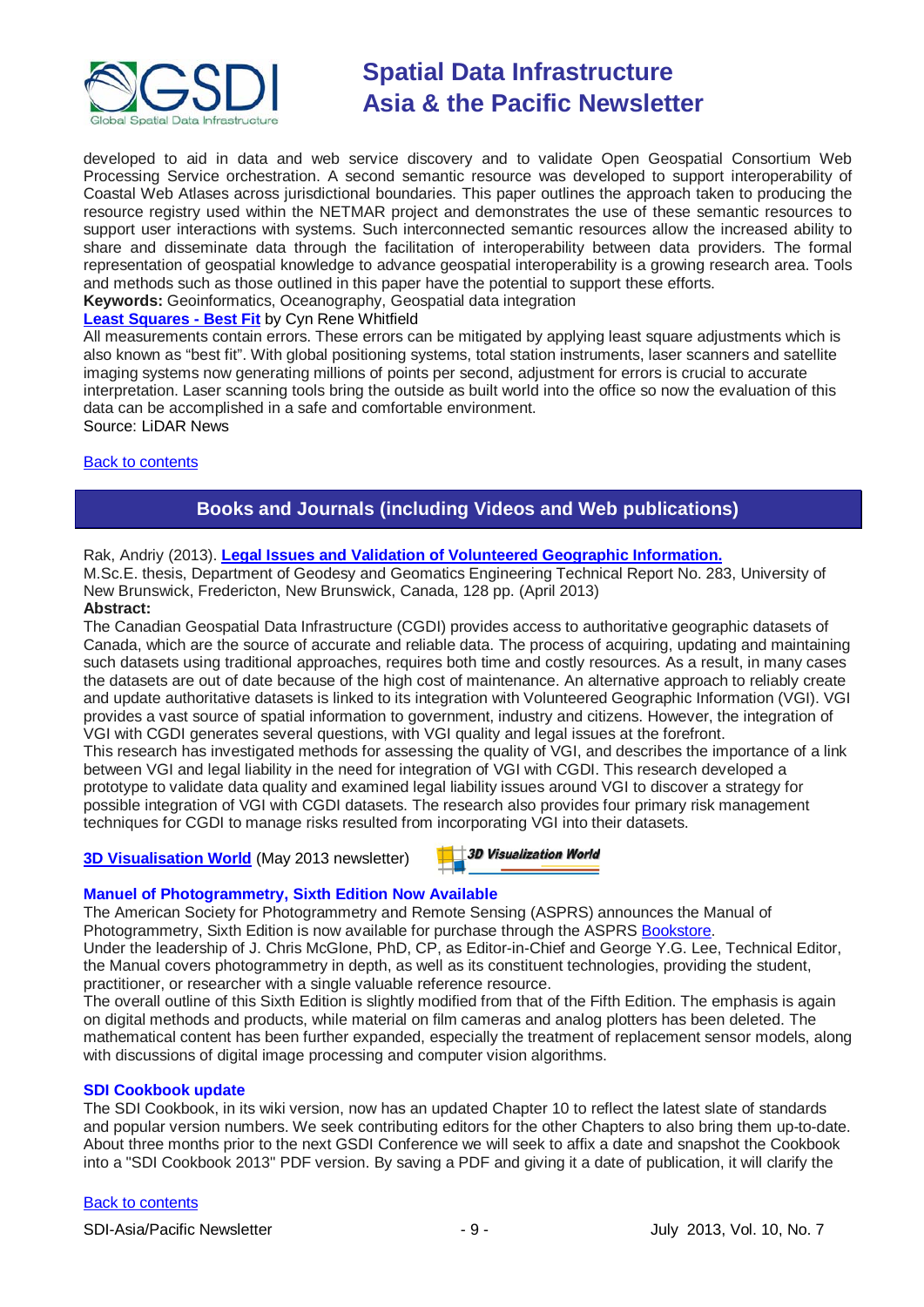

reference and citation of the document and provide a time context. If you are interested in helping update any of the chapters, please contact [Douglas Nebert.](mailto:ddnebert@usgs.gov)

#### **[2013 GIS in Local Government Benchmark Study -](http://esriaustralia.com.au/benchmark-study) Preliminary Report**

The 2013 GIS in Local Government Benchmark Study: Preliminary Report is the culmination of a collaborative effort between Australia's councils, SSSI and Esri Australia. The Report, which contains the Study findings, was compiled by an independent research agency.

It provides an outline of how councils across the country are currently using GIS and also how they plan to use it in years to come.

The Report also highlights new trends and areas of growth for the sector.

Most importantly, it provides the opportunity for councils to share knowledge and insights with each other that will impact future technology strategies; and support collaboration in areas from community engagement to emergency response.

A copy of the Report has been provided exclusively to Study participants - however, you can read an overview of the findings in the articles at the link above.

#### **[GSDI and IGS Global News, Issue 3 Volume 3 for 2013](http://www.gsdi.org/newsletters#GSDI)**

**[NewGeography website](http://www.newgeography.com/)**

#### **[Mapping London blog](http://mappinglondon.co.uk/)**

**[LandScan: a news update from Land Information New Zealand, Issue 64 \(March 2013\)](http://www.linz.govt.nz/sites/default/files/docs/supporting-info/about-linz/publications/landscan-201303.pdf)**

In this issue...

- International acclaim for the LINZ Data Service
- Property rights reputation remains high
- LINZ establishes Crown Land Centre of Expertise
- Location-based information to boost Canterbury recovery
- First new nautical paper chart produced in-house
- LINZ takes learners on a geospatial adventure
- Stakeholder survey thanks for your feedback

#### **[Borderlines blog from the New York Times](http://opinionator.blogs.nytimes.com/category/borderlines/)**

Countries are defined by the lines that divide them. But how are those lines decided — and why are some of them so strange? Borderlines explores the stories behind the global map, one line at a time.

by Frank Jacobs

Frank Jacobs is a London-based author and blogger. He writes about cartography, but only the interesting bits. His other blog is [Strange Maps](http://bigthink.com/blogs/strange-maps)

#### Blog of **[Ragnvald Larsen, geographer](http://www.mindland.com/wp/)**

Geographer working with maps at the Norwegian Directorate for Nature Management. Part of his job is to contribute to development aid projects.

Steve Goldman's **[Map Fodder](http://www.mapfodder.com/index.html)** website

**[David Rumsay Map Collection](http://www.davidrumsey.com/)**

**International Society for Digital Earth - August, 2012 [Newsletter](http://www.digitalearth-isde.org/news/isde-newsletter(201208).html)** 

**[Thoughts on the Geospatial industry, Open Standards and Open Source](http://cameronshorter.blogspot.com/2011/06/memoirs-of-cat-herder-coordinating.html)** Cameron Shorter's blog

**New Zealand - SDI Cookbook Chapter 6 – [Government and Industry, moving forward.](http://www.geospatial.govt.nz/sdi-cookbook-chapter-6-government-and-industry-moving-forward) Carnival Of The Geospatialists #3 - [Musings and Down-Right Cool Things Shared by the Geo Faithful](http://www.gisuser.com/content/view/25690/28/)**

**[Open Planet 5, the magazine published for the International gvSIG Conference is now available in](http://jornadas.gvsig.org/descargas/magazine)  [electronic format](http://jornadas.gvsig.org/descargas/magazine)**

#### **[SDI Magazine](http://www.sdimag.com/)**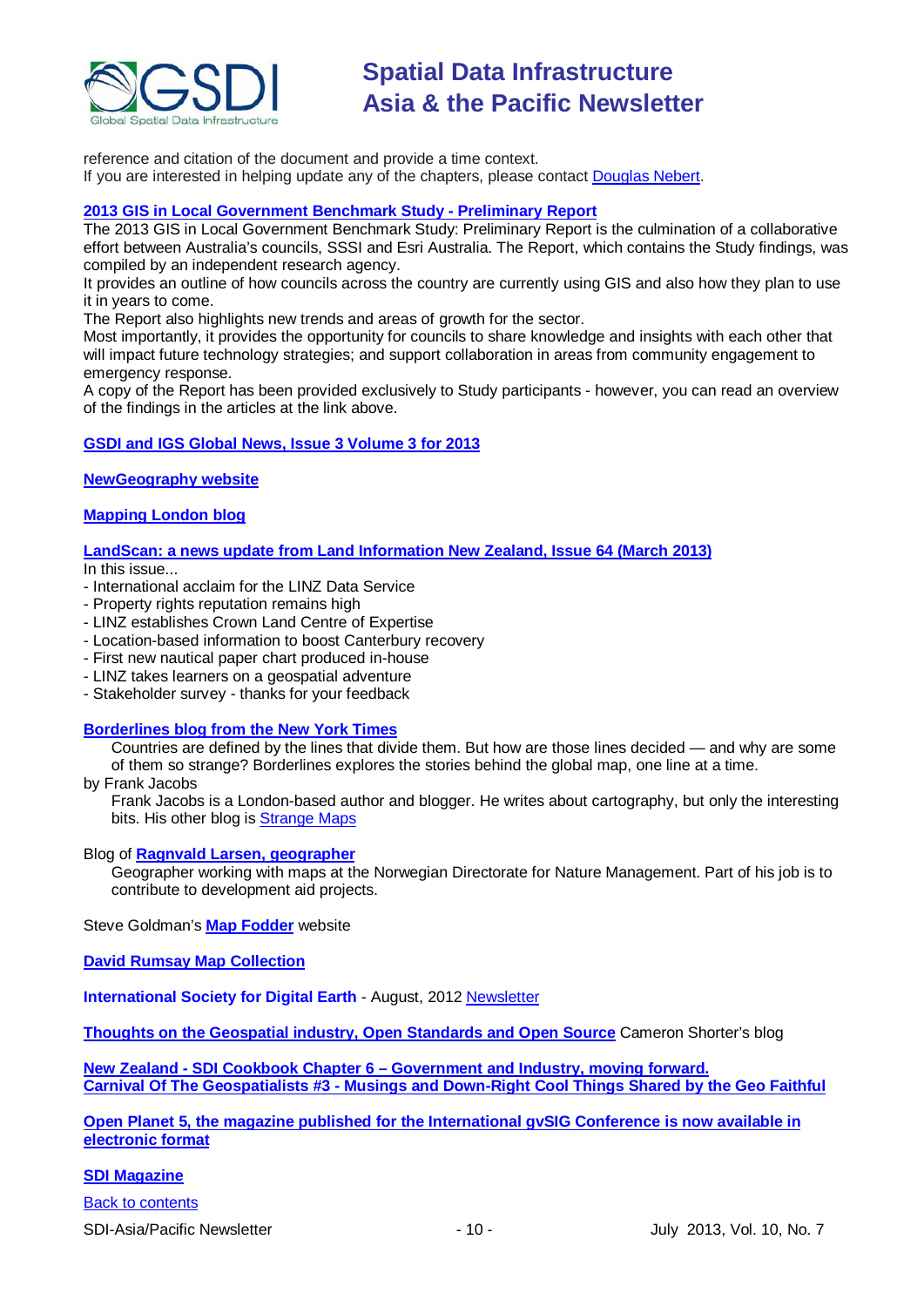

**[Mother Pelican: A Journal of Sustainable Human Development](http://www.pelicanweb.org/solisustv08n12page1.html)** The December 2012 issue has been published

**[LiDAR News, Vol 3, No 10](http://www.lidarnews.com/newsletter/Vol3No10.htm)** (June 11, 2013 Newsletter)

**[LiDAR News magazine](http://lidarnews.com/emag/2013/vol3no3/index.html)** (May-June, Vol 3, No 3, 2013)

**[Think Quarterly](http://thinkquarterly.co.uk/#aboutthebook)** – Google's new on-line magazine

**[Coordinates](http://mycoordinates.org/pdf/feb13.pdf)** monthly magazine - **PDF** (February 2013)

**[SERVIR-Africa community news](http://www.servirglobal.net/africa/en/News/CommunityNews.aspx)**

**GISuser - [GIS and Geospatial Technology News](http://www.gisuser.com/)**

**[National Geographic website](http://www.nationalgeographic.com/)**

**[The Atlantic Cities website](http://www.theatlanticcities.com/)** including [Maps](http://www.theatlanticcities.com/posts/map/)

**[Professional Surveyor](http://www.profsurv.com/)** magazine

**[The American Surveyor](http://www.amerisurv.com/newsletter/12JUN2013.htm)** newsletter (June 12)

**[The American Surveyor Vol.10 No.6](http://amerisurv.com/emag/2013/vol10no6/index.html)** (May 2013)

**[My Co-ordinates e-zine](http://mycoordinates.org/pdf/oct12.pdf)** – October issue (PDF)

**[UN-SPIDER](http://www.un-spider.org/about/newsletter/un-spider-newsletter-213-earth-observation-disaster-response) Newsletter** June 2013

**[UN SPIDER Updates](http://www.un-spider.org/about/updates/un-spider-updates-may-2013)** May 2013

**[Thematic Mapping blog](http://blog.thematicmapping.org/)** Terrain mapping with Mapnik

<span id="page-10-0"></span>[Back to contents](#page-0-0)

### **Just for Fun!**



#### **Men's Map Boardshorts Glenn Letham's ['Awesome Maps'](http://pinterest.com/gletham/awesome-maps/)**

#### **[Changing sizes of New York City's public parks](http://www.nytimes.com/2013/06/01/nyregion/surveying-effort-alters-sizes-of-some-new-york-parks.html?hp&_r=1&)**

Over the last three years, the NewYork City Department of Parks and Recreation has been remeasuring every park in the system - from tiny South Oxford Park in Brooklyn to the behemoth Pelham Bay Park in the Bronx - using mapping software and satellite technology, rather than relying on a cartographer whose maps drew on city records dating to the 19th

century. … But along the way, there have been winners and losers. In Manhattan, Fort Washington Park is 24 acres bigger than previously believed, while East River Park shed 11 acres, and the already tiny Thomas Paine Park downtown lost 0.049 acres. In the Bronx, Soundview Park, where the Bronx River meets the East River, grew by 63 acres. But all of Soundview's new territory is underwater (the parks department owns out to the pierhead line, a federal delineation).Over all, the department has picked up acres, on paper at least, and the new total, when completed this fall, should push park acreage over 30,000 for the first time. … Those old records have their appeal, but precision is not part of it. "There is a certain artistry behind the old hand-drawn maps, and now everything is done on computer," a Park official said. "It's a trade-off between beauty and accuracy. But numbers are important." Source: New York Times

[Back to contents](#page-0-0)

SDI-Asia/Pacific Newsletter 1992 11 - 11 - 11 - July 2013, Vol. 10, No. 7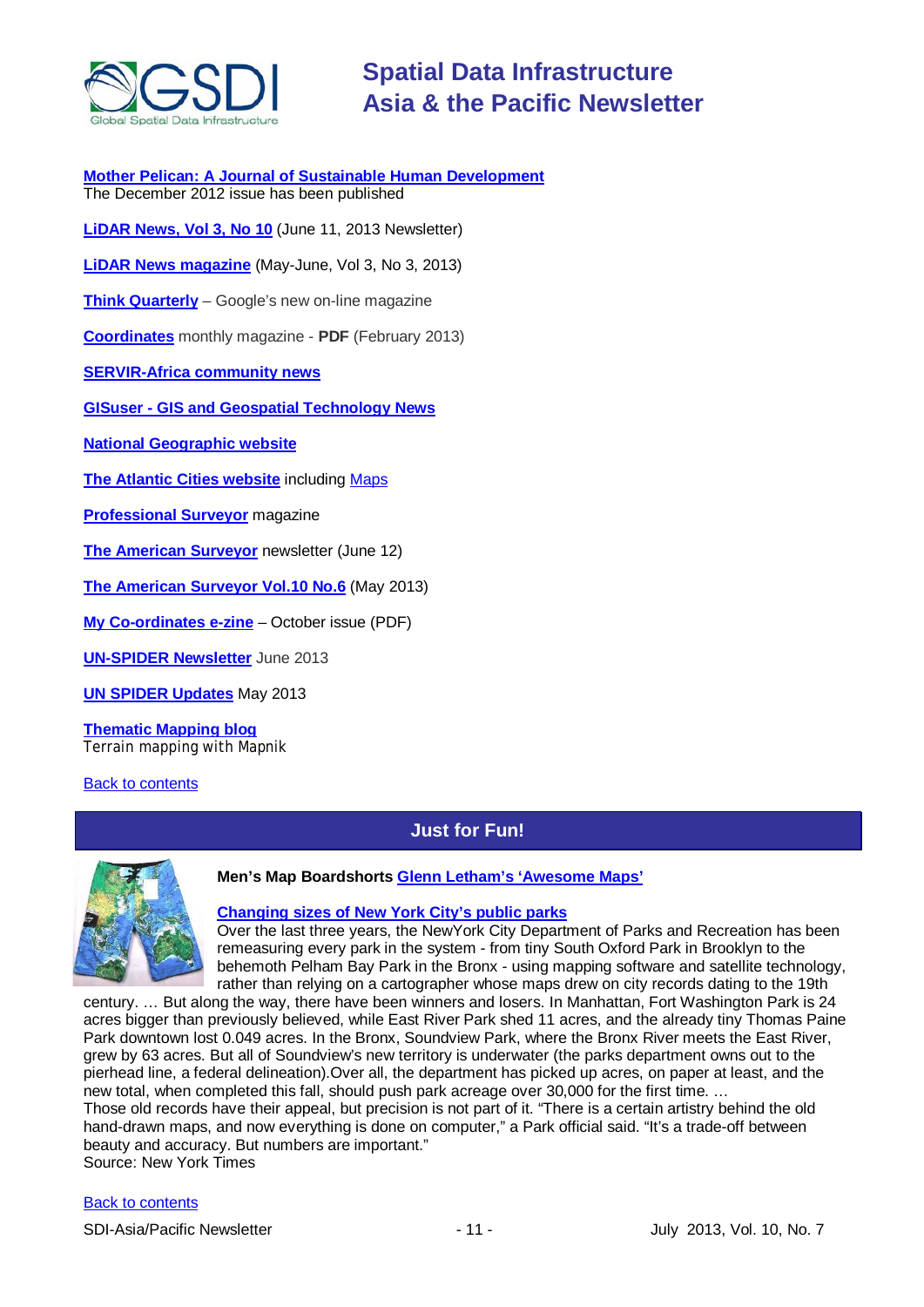

#### **[3D scanning with the Smithsonian's laser cowboys](http://www.engadget.com/2013/06/08/smithsonian/)** includes video link



Also impressive is the sheer diversity of the team's work -- fitting though, when you consider the breadth of the Smithsonian itself. Metallo and Rossi rattle off a number of 3D scans they've done for the museum, a list that includes orchids, gunboats, the first aircraft to ever fly and various parts of Abraham Lincoln's body. "About three years ago, we had a 3D scan of a cast of Abraham Lincoln's hand," says Rossi. "We did 3D scanning because mold making was not an option -- pouring silicone rubber

on this object posed a risk to it. Without touching the object, we're able to capture it in 3D on the computer and deliver that data to a 3D printer that can bring it back into the world." Source: Engadget

**[The Geography and History of the Canada US Border explained](http://blog.gisuser.com/2013/06/08/the-geography-and-history-of-the-canada-us-border-explained/)** video link

Canada and the United States share the longest, straightest, possibly boringest border in the world. But, look closer, and there's plenty of bizarreness to be found. Also see **[Countries inside Countries](http://www.youtube.com/watch?feature=player_detailpage&v=Vui-qGCfXuA)**



Source: AnyGeo blog and [Canada.com](http://o.canada.com/2013/06/06/canada-usa-border-video/)

More YouTube videos from the maker a[t CPG Grey](http://www.youtube.com/channel/UCkzRDjtq4ngMADh45j2KsJQ) & CPG Grey [website](http://www.cgpgrey.com/)



#### **[MAPPING THE RISE OF CRAFT BEER](http://www.newyorker.com/online/blogs/newsdesk/2013/06/idea-of-the-week-mapping-the-rise-of-craft-beer.html)**

As of March, the United States was home to two thousand three hundred and sixty craft breweries, the relatively small, artisanship-oriented producers best known for India pale ales, porters, and other decidedly non-Budweiser-esque beers. These beverages have become so popular that craft beer now represents thirty per cent of Costco's beer sales.

But such statistics and anecdotes fail to communicate a fascinating aspect of the craft-beer boom. The beverage is colonizing what one might call the craft-beer frontier: the parts of the country that are far from the major craft breweries of the West Coast and the Northeast.

*The New Yorker's* [new interactive map](http://www.newyorker.com/sandbox/business/beer.html) both illustrates this phenomenon and offers a more general overview of the American craft-beer industry. Source: The New Yorker

#### **[Serendipity](http://www.amerisurv.com/newsletter/12JUN2013.htm)**

**Serendipty** is usually a pleasant experience, and today's Spotlight is no exception. After I wrote my Breithaupt



article, I was contacted by Bill Buntrock, a Colorado surveyor. He, too, was an 82C artillery surveyor in Germany in the Army, but 20 years after me. We started sharing experiences, and I mentioned to Bill that I always regretted not being the winning bidder on a Breithaupt compass at a Skinner auction in Boston in the 90s.

**Based on this**, Bill sent me a link to a Breithaupt mining compass he had found on eBay. Shown at right is an example of this compass in the museum exhibit in Kassel. Mounted on gimbals and suspended from a wire, the compass is always "upright." And so, for the second time in my life, I put in a bid. I did not

win, but when the high bidder failed to pay, the owner came to the next in line, me. ... [READ MORE](http://www.amerisurv.com/newsletter/12JUN2013.htm) Source: The American Surveyor Newsletter

#### <span id="page-11-0"></span>[Back to contents](#page-0-0)

### **Training Opportunities**

#### **[Arizona State University GIS Lab](http://www.amerisurv.com/content/view/11050/153/)**

A good place to get a sense of where the geographic information system (GIS) field is headed is Lattie F. Coor Hall at Arizona State University in Tempe, Ariz. That's the home of the 30-credit-hour Masters of Advanced Study in GIS (MAS-GIS) Program within ASU's School of Geographical Sciences and Urban Planning. Here, students are exposed to not only the latest GIS concepts but also ever-evolving technologies. Source: The American Surveyor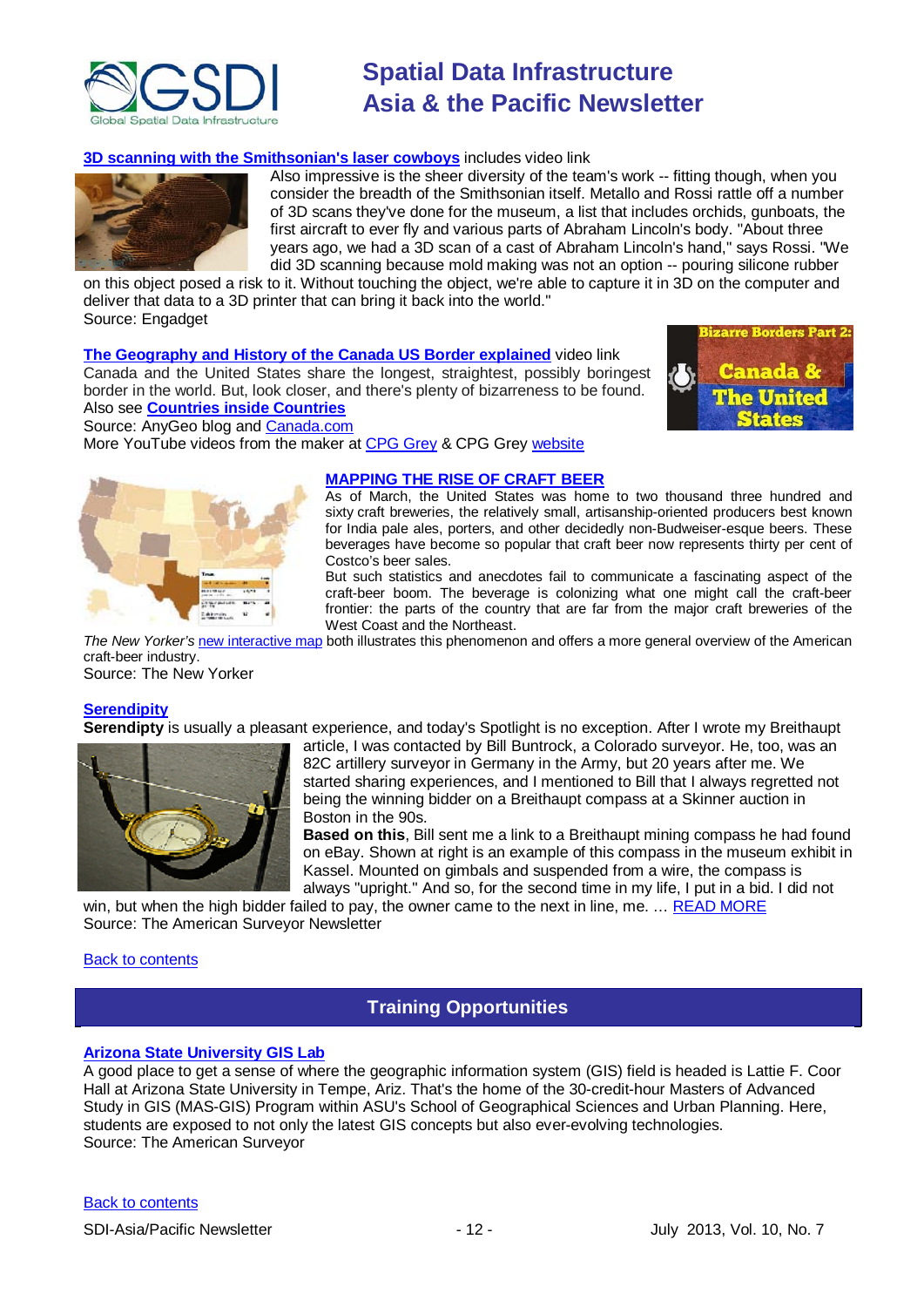

#### **[Maps and the Geospatial Revolution](https://www.coursera.org/course/maps) Coursera course offered by Penn State University**

Learn how advances in geospatial technology and analytical methods have changed how we do everything, and discover how to make maps and analyze geographic patterns using the latest tools.

**Workload:** 6-9 hours/week **Next Session:** Jul 17th 2013 (5 weeks long

The past decade has seen an explosion of new mechanisms for understanding and using location information in widely-accessible technologies. This Geospatial Revolution has resulted in the development of consumer GPS tools, interactive web maps, and location-aware mobile devices. These radical advances are making it possible for people from all walks of life to use, collect, and understand spatial information like never before. This course brings together core concepts in cartography, geographic information systems, and spatial thinking with real-world examples to provide the fundamentals necessary to engage with Geography beyond the surface-level. We will explore what makes spatial information special, how spatial data is created, how spatial analysis is conducted, and how to design maps so that they're effective at telling the stories we wish to share. To gain experience using this knowledge, we will work with the latest mapping and analysis software to explore geographic problems.

#### **[Free Webinars on Solving Data Challenges](http://www.safe.com/learning/webinars/)**

Sign up for future webinars and view past recorded webinars

#### **[Course Spotlight: Master of Spatial Information Science](http://themelbourneengineer.eng.unimelb.edu.au/2012/02/course-spotlight-master-of-spatial-information-science/)**

The University of Melbourne [Course Spotlight: Master of Spatial Information Science](http://themelbourneengineer.eng.unimelb.edu.au/2012/02/course-spotlight-master-of-spatial-information-science/)

Spatial information is an essential and indispensable part of any economy's infrastructure. It is needed in all walks of life and on many scales, with applications in land tenure systems, environmental modelling, food production, disaster management, climate change modelling, engineering, architecture and urban planning. Current industry shortfalls in spatial information practitioners combined with a growing demand in Australia and internationally, ensure graduates a range of well-paid job opportunities.

Find out more about the [Master of Spatial Information Science,](http://www.msi.unimelb.edu.au/study/graduate/master-of-spatial-information-science/) as well as our [scholarship opportunities.](http://www.eng.unimelb.edu.au/study/graduate/scholarships.html)

#### <span id="page-12-0"></span>[Back to contents](#page-0-0)

### **Funding Opportunities, Awards, Grants**

#### **APPLICATIONS FOR COMMONWEALTH SCHOLARSHIPS TENABLE IN SOUTH AFRICA FOR DOCTORAL STUDIES AT THE UNIVERSITY OF PRETORIA, SOUTH AFRICA**

The University of Pretoria is a research intensive university. Hence, it is seeking candidates for doctoral studies who will make significant contributions to its research endeavour. As part of South Africa's contribution to the Commonwealth Scholarship and Fellowship Plan, the University of Pretoria has made funds available for two doctoral scholarships for students coming from Commonwealth Countries (excluding South African students). This scholarship will be known as the University of Pretoria Commonwealth Doctoral Scholarship and will be awarded on a competitive basis. The University of Pretoria has established a reputation for academic excellence, particularly in relation to some of its major research activities. Information about these research activities can be obtained from the [website](http://web.up.ac.za/default.asp?ipkCategoryID=1630) of the University. [Download PDF](http://lists.osgeo.org/pipermail/africa/attachments/20130530/0bafb5b6/attachment-0001.pdf)

- The UP Commonwealth Doctoral Scholarship will be awarded to applicants who are citizens of Commonwealth countries.

- Applicants must conduct their studies at the University of Pretoria.

- Applicants must have completed the degree that will give them admission to a doctoral programme a maximum of three years prior to their application for the University of Pretoria Commonwealth Doctoral Scholarship.

- Applicants must not be older than 35 years of age at time of application.
- Masters students currently registered at the University of Pretoria are not eligible for the Doctoral Scholarship.
- The value of this Doctoral Scholarship will be R120 000 in 2014.
- The holder of this scholarship may hold supplementary bursaries/ grants/scholarships.

- The scholarship will be for a maximum period of support of three academic years. Doctoral students who are not able to complete within the maximum three academic year period due to unforeseeable reasons must provide a written motivation supported by their supervisor as to why an extension is necessary. The extension request will be considered by the University's Institutional Selection Committee.

#### **Closing DATE for 2014 academic year– 30 August, 2013**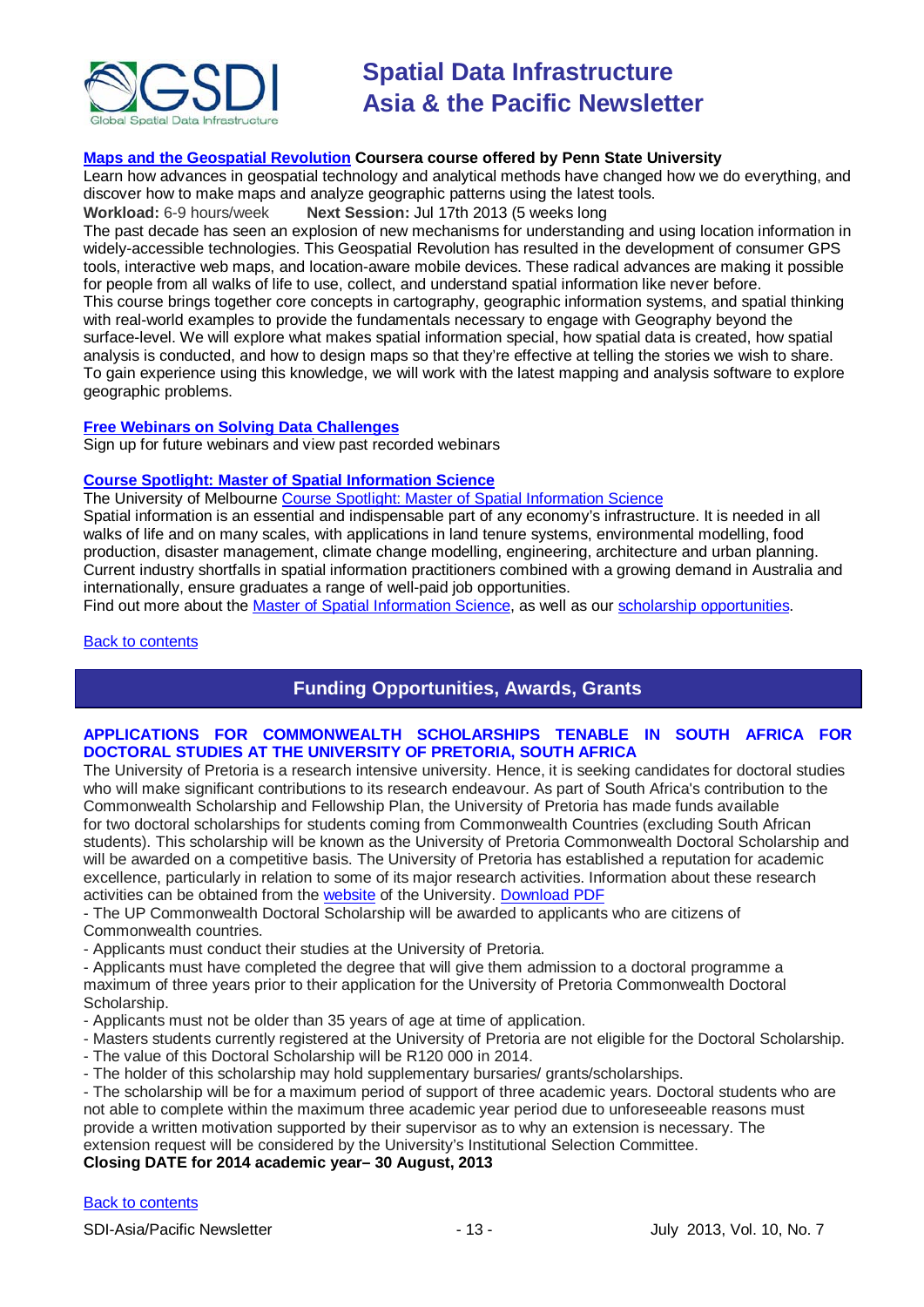

### **[SEARCA Graduate Scholarship for Southeast Asians](http://www.searca.org/index.php/component/content/article/26-scholarship-announcements/990-searca-graduate-scholarship-for-southeast-asians-2014-2015)**

#### **Deadline: July 30, 2013**

The Southeast Asian Regional Center for Graduate Study and Research in Agriculture (SEARCA) invites applications for its graduate scholarship (MS and PhD) in agriculture and related fields for School Year 2014- 2015.

#### **Eligibility:**

The SEARCA Graduate Scholarship is open to nationals of Brunei Darussalam, Cambodia, Indonesia, Lao PDR, Malaysia, Myanmar, the Philippines, Singapore, Thailand, Timor-Leste, and Vietnam who are regular employees of academic, research or government institutions and not more than 35 years old at the time of application.

#### **Fields of Studies:**

Agriculture and related sciences (including biological sciences, fishery, environmental science, statistics, forestry and social sciences)

#### **Study Posts:**

Any of the following universities, as well as those that have institutional arrangements with SEARCA, may serve as study posts of SEARCA MS and PhD scholars:

-Institut Pertanian Bogor (IPB), Bogor, Indonesia

-Universitas Gadjah Mada (UGM), Yogyakarta, Indonesia

-Universiti Putra Malaysia (UPM), Selangor, Malaysia

-Kasetsart University (KU), Bangkok, Thailand

-University of the Philippines Los Baños (UPLB), Laguna, Philippines

-University of the Philippines Diliman (UPD), Quezon City, Philippines

-University of the Philippines Visayas (UPV), Iloilo, Philippines

#### **Financial Support:**

Covers stipend, tuition, international and domestic travel allowances, thesis/dissertation support, book allowance, and health insurance.

#### **How to apply:**

Interested parties may submit their accomplished SEARCA Scholarship Application form together with other original application requirements to the Ministries of Education/Higher Education of their respective countries. Applicants must check the deadlines set by the Ministries to receive/accept applications of SEARCA scholarship. These Ministries will then screen and endorse applications to SEARCA not later than 30 July 2013.

#### **[Singapore Government launches app competition](http://www.futuregov.asia/articles/2013/apr/03/singapore-government-launches-app-competition/)**

The Singapore Government announced the launch of [Apps4SG,](http://www.data.gov.sg/apps4sg/) an app development competition promoting the use of government data in developing innovative applications. **The Competition is open to all Singapore residents**.

To be eligible for the competition, a developer must create either a mobile or web-based application featuring the use of at least one government dataset.

The government is offering three attractive cash prizes to winners - the first prize is SG\$10,000, the second SG\$5000, and the third SG\$3000. In addition, all apps will be eligible for consideration to receive seed funding. The government will provide free cloud services to each participating team.

Participants are encouraged to participate in hackathons to get a headstart in conceptualizing ideas and prototypes. Apps that are developed from these hackathons can be submitted to Apps4SG. Health Up! - May 2013

Environment Up! - April 2013

Apps4SG Hackathon - June 2013

Workshops on app development and government data will be organized for participants to attend. Register your interest with us and be kept informed! [http://www.data.gov.sg/apps4sg/reg.aspx](https://owa.unimelb.edu.au/owa/redir.aspx?C=SzHNAl626ki9PiQZsK0eOSMT6H7CBtAI1q5ZvdwYeK6fo1dS_t5_M86QLVJxctM5SbXJkOBBAIY.&URL=http%3a%2f%2fwww.data.gov.sg%2fapps4sg%2freg.aspx) **Submission deadline: October 1, 2013.**

#### **[OGC Student Spatial App Challenge sponsored by Google](http://appchallenge.opengeospatial.org/index.html)**

The Open Geospatial Consortium (OGC) is challenging students who have software development skills to create new applications that use OGC standards in innovative, interesting and fun ways. For example, the software application can do some or all of the following:

- Mash up data from a variety of existing geospatial Web services that provide location data

- Provide access to new sources of location data (including, for example, sensors, computer models, webcams, 3D urban models, mobile devices, or spatial databases) to support innovative applications.

- Provide access to original new Web services that provide processing capabilities for innovative applications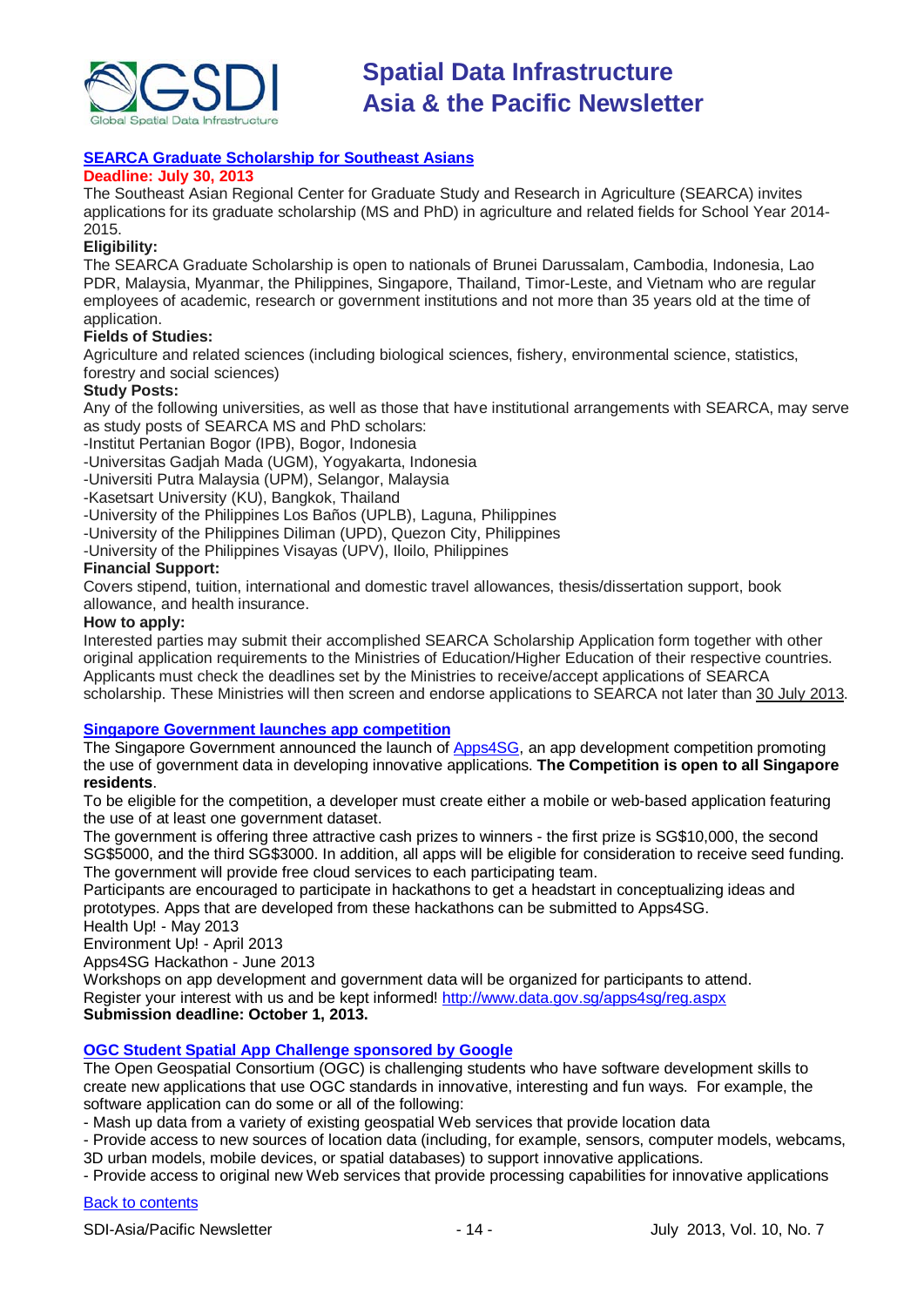

that use new or existing location data.

The three applicants to the OGC Student Spatial App Challenge that best satisfy the competition criteria will receive an award and the opportunity to have their apps featured on the OGC website and in other media channels. In addition, the first place winner will:

- Be sponsored by OGC to receive an award in front of the OGC membership at a quarterly OGC Technical Committee meeting.

- Have a dedicated award page on the OGC website featuring the winning application.

- Be cited in an OGC press release acknowledging the award.
- Receive a Nexus Tablet donated by Google.

- Receive, for the student's academic institution, a two-year OGC membership or two-year free renewal if the institution is an existing member.

The estimated total value of the prize to be awarded is \$1,500 plus round trip travel to the winner's selected OGC TC meeting. The OGC Map App challenge is open to any university student at the undergraduate or graduate level who is enrolled part or full time as of July 15, 2013. Submissions to the challenge are by individual only. Submitters must be 18 years or older at the time of submission.

Applications must be submitted by midnight EST, July 15th, 2013.

#### **[2013 IEEE Data Fusion Contest](http://www.grss-ieee.org/community/technical-committees/data-fusion/data-fusion-contest/)**

Recently, the IEEE Geoscience and Remote Sensing Society announced plans for its **2013 Data Fusion Contest**. The Contest, which helps connecting students and researchers around the world, evaluates existing methodologies at the research or operational level to solve remote sensing problems using data from various sensors. The Contest is open not only to IEEE members, but to everyone, and consists of two parallel competitions: Best Paper Award and



Best Classification Award. The winning teams will receive an iPad, an IEEE Certificate of Appreciation, and a free open access publication in an IEEE GRSS Journal. Final results will be announced at the 2013 IEEE International Geoscience and Remote Sensing Symposium in Melbourne, Australia, in July 2013. Thanks to AnyGeo blog

#### **[Ideas Challenge](http://www.gmes-masters.com/ideas-challenge)**

The Ideas Challenge is at the core of the GMES Masters competition. It invites students, entrepreneurs, start-up companies and SMEs to submit their ideas for an innovative commercial use of GMES to a secure online database on the GMES Masters website. The best idea for a commercially viable business idea using GMES data will be rewarded. The winner will be rewarded with a cash prize of EUR 10,000 as well as the chance to get his idea further developed in one of the six ESA Business Incubation Centres (BICs). The incubation package has a value of up to EUR 60,000.

#### **[ESA App Challenge](http://www.gmes-masters.com/esa-app-challenge)**

The European Space Agency (ESA) will award the ESA App Challenge to the best application idea for the usage of GMES on mobile phones. Proposals shall address one or more GMES main thematic areas (land, marine environment, atmosphere, climate change, emergency management). ESA is looking for ideas that can be implemented quickly into a profitable business. The application should consist of a base app containing info and news on GMES, as well as one or more specific content modules that provide relevant location-based data to users in real time. The winner will be considered for support by one of the six European Space Agency's Business Incubation Centres (ESA BICs) across Europe (value up to EUR 60,000).

#### **[European Space Imaging High-Res Challenge](http://www.gmes-masters.com/european-space-0)**

European Space Imaging (EUSI) is Europe's leading provider of Very High-Resolution (VHR) satellite data. EUSI will award the best application idea using the most advanced VHR satellite data. Application ideas which are easily implementable, sustainable, cut costs and create efficiencies are of high interest. Participants are required to submit detailed application ideas including business concepts. The winner will be awarded a data package of EUSI satellite data worth up to EUR 20,000 for use in further developing the winning application.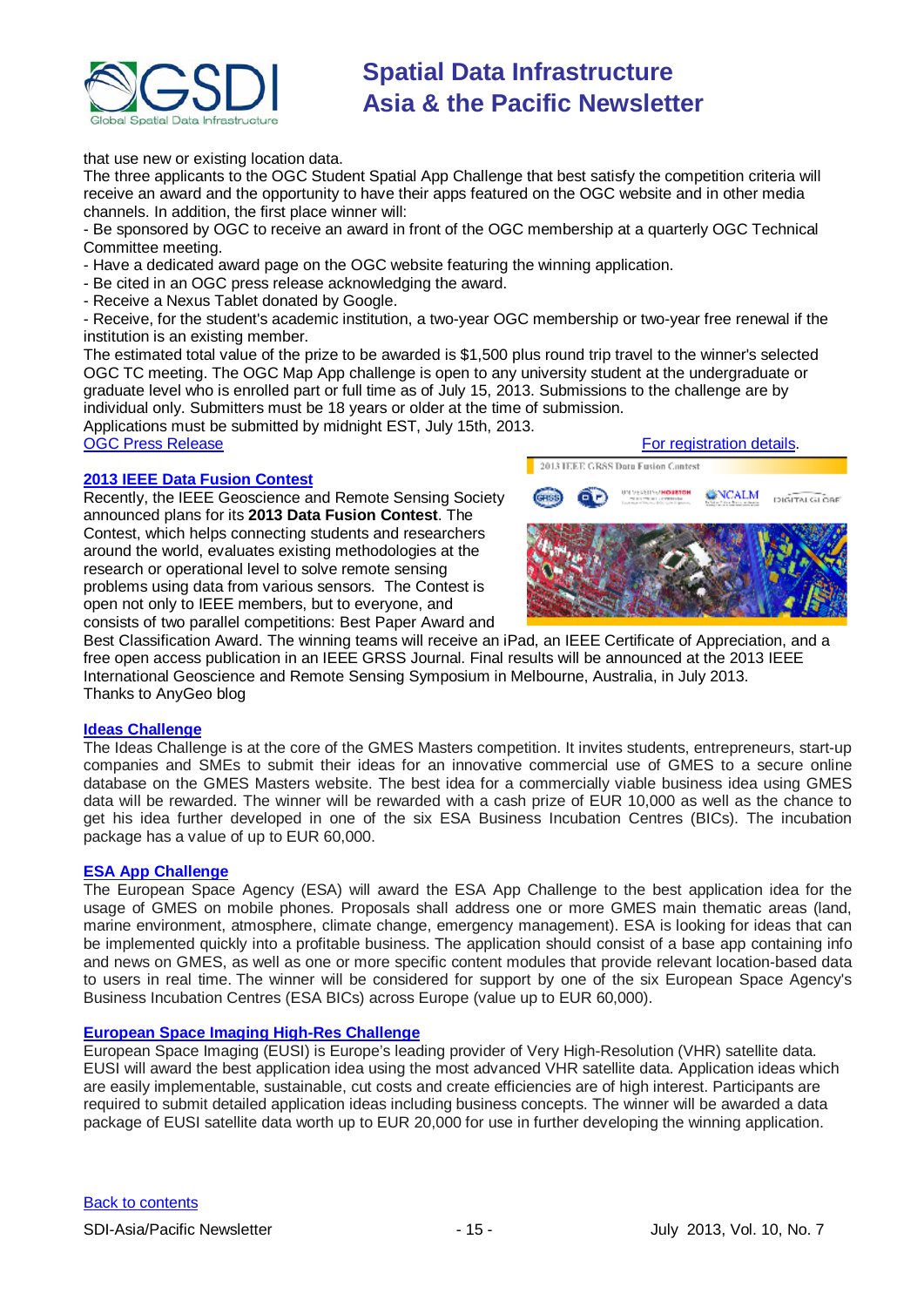

#### **[DLR Environmental Challenge](http://www.gmes-masters.com/dlr-environmental)**

DLR is looking for new applications in Earth observation, especially proposals addressing the mapping of the environment and climate. Ideas for using Earth observation to manage sustainable supplies of energy are also welcome. In addition to any kind of non-satellite geoinformation, proposals should be based on existing or imminent Earth observation satellite data that is available either for free or under commercial terms. The product or service generated from the idea should support either professionals from organisations and companies in environmental assessment, or the general public and consumer-oriented markets. Both regional and global applications and services are possible. Innovative ways to link the service with users are especially encouraged. The ideas should also describe a realistic scenario for their implementation involving either the general public or commercial benefits. The winner(s) will receive a voucher for a workshop or initial coaching according to what further realisation of the idea requires.

#### **[Best Service Challenge](http://www.gmes-masters.com/best-service)**

The Best Service Challenge invites service providers to upload profiles of their existing services within the main thematic areas of GMES to the GMES Masters competition website. The Best Service Challenge aims at increasing the awareness of existing Earth Monitoring Services and their benefits to European citizens. The winner of the Best Service Challenge will benefit from a substantial satellite data quota made available with financial support by the European Commission.

#### **[T-Systems Cloud Computing Challenge](http://www.gmes-masters.com/t-systems-cloud)**

T-Systems will award the prize for its Cloud Computing Challenge to the best GMES application or service idea that will make use of the cloud computing model Infrastructure-as-a-Service (IaaS) to provide Earth observation data on demand via user-oriented web portal or mobile devices. T-Systems will assist the winner in getting the awarded project off the ground. They will support the winner to realise an innovation project, which could lead to a long-term partnership.

#### **[Challenge to spur the geospatial industry](http://geospatialworld.net/index.php?option=com_content&view=article&id=23850:challenge-to-spur-the-geospatial-industry&catid=75:miscellaneous-events)**

The Singapore Land Authority has launched OneMap Challenge that seeks to promote the development of innovative map-based desktop and mobile applications by businesses and the community.

The OneMap Challenge provides a platform for application developers to showcase their creativity through the apps they develop to an increasingly tech-savvy population and enterprises, including those represented by the Association of Small and Medium Enterprises (ASME) which is one of the competition promotion partners. The Challenge also aims to facilitate collaborations between potential business partners for creating location-based apps that are useful for business enterprises and the general community.

With two top prizes of \$20,000 cash each and other attractive prizes up for grabs, the OneMap Challenge is divided into two categories – Web Applications for applications that run on web browsers and Mobile Applications for those that run on smart phones, tablets and other portable devices.

Visit <http://www.sla.gov.sg/OneMapChallenge> to learn more about OneMap Challenge and check out the OneMap Facebook page at [www.facebook.com/OneMap.](http://www.facebook.com/OneMap)

Source: Geospatial World and [SLA press release](http://www.sla.gov.sg/htm/new/new2012/new0401.htm)

#### <span id="page-15-0"></span>**[Back to contents](#page-0-0)**

### **Employment Opportunities**

#### **[Geographic Information System \(GIS\) Assistant \(Ref: 1321\), CIFOR, Bogor, Indonesia](http://www.cifor.org/about-us/careers-with-cifor/careers-detail-view/article/1299/geographic-information-system-gis-assistant-ref-1321.html) The application deadline is 13 July 2013.**

The Center for International Forestry Research (CIFOR) is looking for a Geographic Information System (GIS) Assistant. CIFOR is a nonprofit, global facility dedicated to advancing human well-being, environmental conservation and equity by conducting research to help shape effective policy, improve the management of tropical forests and address the needs and perspectives of people who depend on forests for their livelihoods. CIFOR is a member of the CGIAR Consortium. Our headquarters are in Bogor, Indonesia, with offices in Asia, Africa and South America.

The Geographic Information System (GIS) Assistant will be responsible for providing technical assistance in GIS to CIFOR research projects, assisting CIFOR scientists in developing, implementing and maintaining a GIS infrastructure, and performing technical work related to designing, maintaining and producing GIS data.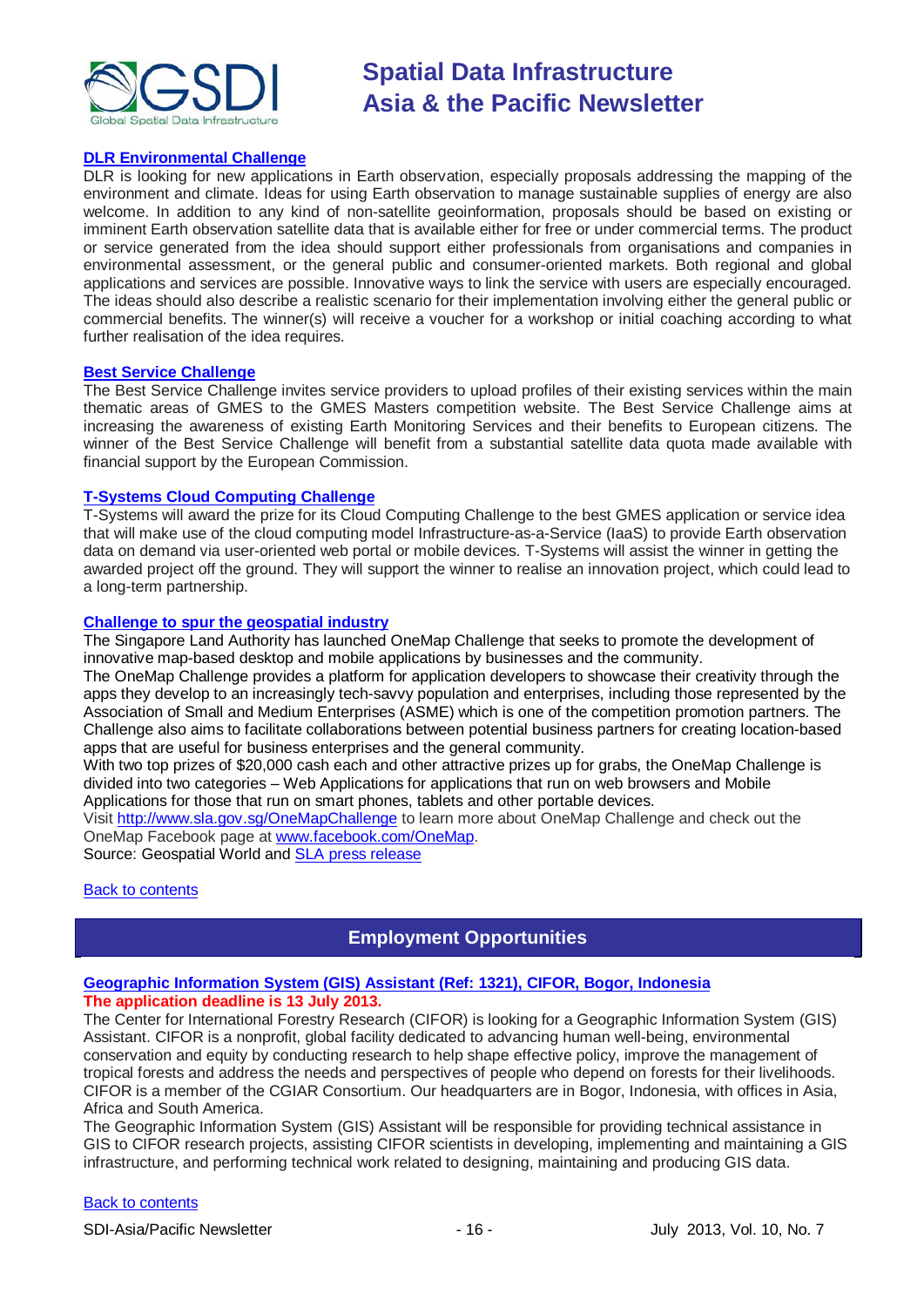

#### **Duties and Responsibilities**

Reporting to GIS Research Administrator of Forests and Environment Research and working closely with the GIS team in three (3) research programs, the GIS Assistant is accountable for the following:

a. GIS data captures Provide guidelines for research field work (onsite) to gather GIS and other biophysical, social, economic, and political datasets that are relevant to CIFOR's research, when required. Provide data capture guidelines for different kinds of features or objects in different kinds of vector formats using GPS, on-screen digitizing or other means and convert it into useable spatial data with its geo-reference information.

Obtain secondary data and/or acquire satellite or other images, and process into ready-to-use data formats, complete with geo-reference information.

Assist in sourcing and acquiring spatial data and models to describe phenomena and trends in land use, ecological processes, biodiversity, and socio-economic patterns and processes, significant to CIFOR research. Provide guidelines to update, synchronize and maintain GIS primary files and geo-databases in CIFOR's GIS server and makes sure that all data has its own metadata.

b. GIS data management Provide guidelines on how to archive secondary data involved in research activities, as well as primary data produced from research activities.

Provide guidelines to update, synchronize and maintain the GIS files and geo-database in CIFOR's GIS server. Provide tools for staff, to help them manage and find the dataset.

c. GIS data manipulation and spatial data analysis Perform GIS manipulation and analysis, such as overlays and conversion of coverage, data format and projection conversion, GPS data collection/postprocessing/projection, data reconciliation, etc.

Perform remote-sensing manipulations, such as geo-referencing, image calibration, image processing and analysis, feature extraction, and produce land cover/land use maps.

Perform spatial data analysis and or modeling that allows data integrations in varied ways that reveal relationships, patterns and trends.

d. GIS data visualization Design, produce and print maps and other forms of graphic products for CIFOR projects and scientists.

Assist in designing, testing and implementing online mapping platforms.

Assist in the preparation of presentation materials, reports and special events with GIS components.

e. Maintenance of Spatial Data Infrastructure Maintain the GIS database.

Provide basic GIS technical support (troubleshooting, license activation, providing current software, etc.).

f. Partnerships Establish and maintain professional cooperation, linkages, and partnerships with relevant institutions whose goals and programs are related to CIFOR research.

Where necessary, develop comprehensive modular technical GIS and remote sensing training materials for staff, collaborators and/or partners that require basic GIS knowledge.

#### **Requirements**

#### **Education, experience and technical skills**

At least a Bachelor degree (S1) in a relevant discipline (GIS, Geography, Remote Sensing, Forestry) with at least three years' experience in GIS and data management.

Advanced knowledge in ArcGIS, Spatial Analysis and Image Processing software (e.g. Erdas Imagine, Envi, Definiens) as well as data management.

Fluency in English and Bahasa Indonesia.

Strong computer skills in information technology and programming will be an advantage.

#### **Personal attributes and competencies**

Good personal organizational and priority setting skills, with the ability to work effectively under time pressure and manage multiple priorities.

Capable of working independently as well as being an effective team player, with initiative and creativity. Good interpersonal and communications skills, with the ability to effectively interact with people in a multidisciplinary and multi-cultural environment.

Values the sharing of information and continuous improvement in a cooperative atmosphere of constructive evaluation and learning.

Excellent facilitation and teambuilding capacity.

### **Terms and conditions**

This is a nationally recruited position.

Competitive remuneration commensurate with skills and experience.

The appointment will be for a period of one year, inclusive of six months probationary period, with a possibility of extension contingent upon performance, continued relevance of the position and available resources. The duty station will be in Bogor, Indonesia.

#### [Back to contents](#page-0-0)

SDI-Asia/Pacific Newsletter 1992 12:00 10:00 10:00 12:00 12:00 12:00 12:00 12:00 12:00 12:00 12:00 12:00 12:00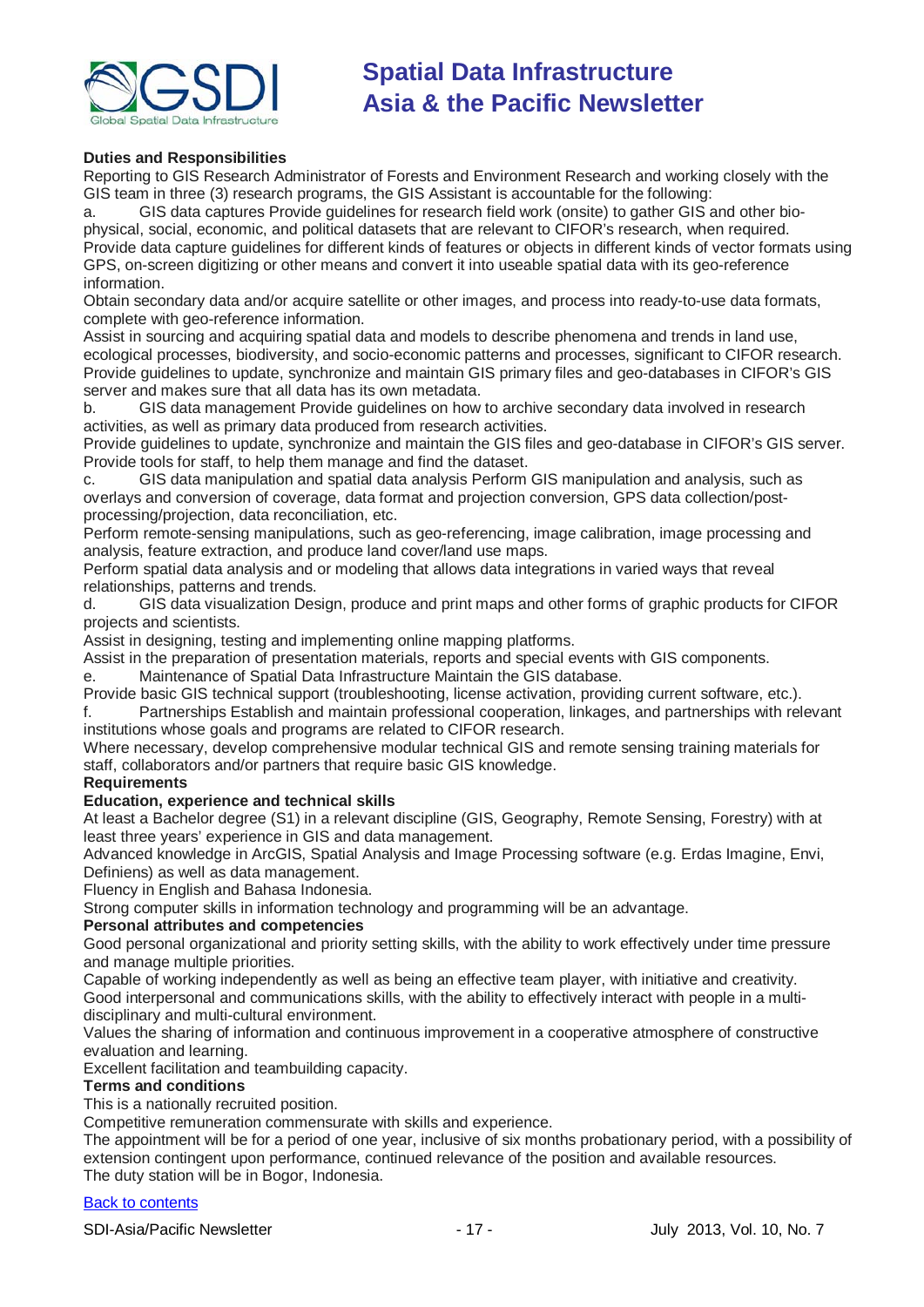

#### **Applications process**

CIFOR will acknowledge all applications received by 13 July 2013, but the organization will contact only shortlisted candidates. Please send your letter of interest and CV, including contact information for three referees to: [Human Resources Department, CIFOR](mailto:cifor-hr-jobs@cgiar.org)

**Please indicate the position and its reference number in the email subject line.**

#### **GIS Job Board Launches New Website: [www.gisjobboard.com](http://www.gisjobboard.com/)**

New Site Provides Employers and Job Seekers Tools to Post and Search Jobs and Resumes in the GIS and Geospatial Disciplines

GIS Job Board has launched a new website specifically dedicated to GIS and other geospatial disciplines. The new site makes it simple for employers and job seekers to post and search for jobs and resumes. The site was created to serve the growing needs of the GIS community and help with recruiting and job seeking efforts. Visitors also have the option to view the site in a different language if they choose, making it easier for them to have access to the content

Registered users can receive jobs or resumes by email. They can also flag jobs and resumes as well as save searches, setup resume alerts, and save resumes and jobs. Users have the capability of private messaging other users in case they ever want to communicate with someone.

For more information about GIS Job Board, please visit their website at **[www.gisjobboard.com](http://www.gisjobboard.com/)**

#### <span id="page-17-0"></span>[Back to contents](#page-0-0)

### **Conference Proceedings**

#### **[Proceedings: GMES & Africa Water Resources Management Workshop, May 14-15, 2013, Abuja, Nigeria](http://capacity4dev.ec.europa.eu/africa-eu-part.gmes/minisite/water-resources-management-workshop-14-15-may-2013-abuja-nigeria)**

The "GMES and Africa" process was launched by the Maputo Declaration, signed on 15 October 2006. The initiative aims to strengthen and further develop infrastructure for a more coherent exploitation of Earth Observation data (space and in-situ), technologies and services in support of the environmental policies for sustainable development in Africa and ACP countries.

The GMES & Africa Water Resources Management Workshop (the 2nd GMES & Africa workshop) was organized through the BRAGMA FP7 project and was co-financed by the European Union in the framework of the joint Africa-EU Strategy and by the host organisation NASRDA. It was attended by over 60 participants from over 30 African countries and included representatives of the AUC, AMCOW, ECOWAS, EAC, CEMAC and NEPAD. The Workshop was furthermore attended by representatives from the EU and EU financed supporting projects in Africa and the European Space Agency. The background of the African technical representatives, as proposed by the AUC, was very broad and ranged from members of various (trans-boundary) water resources implementation organizations to members from various national universities, as well as the NASRDA, which also acted as the Workshop local organizing committee.

See: [Report on the 2nd GMES and Africa Workshop on Water Resources Management](http://capacity4dev.ec.europa.eu/sites/default/files/file/23/05/2013_-_1210/report_on_the_2nd_gmes_and_africa_workshop_on_wrm.pdf) (PDF) **Note:** a 3rd [GMES & Africa workshop focusing on Long Term Management of Natural Resources](http://capacity4dev.ec.europa.eu/africa-eu-part.gmes/minisite/3-long-term-management-natural-resources-workshop) will be held June 25-26, 2013, in Sharm el-Sheikh, Egypt.

#### **[Australia: AURIN Training Update](http://blogs.unimelb.edu.au/aurinands/2013/05/13/aurin-training-update/)**

Between the 1st and 3rd of May over 35 participants representing 15 partners agencies took part in a training and information session on the [Australian Urban Research Infrastructure Network](http://aurin.org.au/) (AURIN) [portal](https://apps.aurin.org.au/gate/index.html) and demonstrator projects conducted as part of the North West Melbourne Data Integration Project. This project has been delivered through the Centre for Spatial Data Infrastructures and Land Administration and jointly funded by the Australian National Data Service (ANDS) and AURIN.

Click [here](http://vimeo.com/62744887) to view the latest Demonstrator video, showcasing the latest eTools and data available through the AURIN Portal.

#### **[3D Malaysia 2013](http://www.asmmag.com/2012-12-30-14-58-59/event-coverage/4730-takeaways-from-3d-malaysia-2013.html)**

The First 3D Malaysia 2013 conference with the theme "3D Data for Sustainable Development" was jointly organized by DES Mapping and Intermap, USA. in Parkroyal Kuala Lumpur on January 22nd. Over 120 participants from relevant Government agencies, private sectors and academia attended the event. The one-day seminar showcased innovative technology and application using NextMap Malaysia – out of the box high resolution 3D terrain data for Malaysia, in addressing the challenges of National Development such as

#### [Back to contents](#page-0-0)

SDI-Asia/Pacific Newsletter 1992 - 18 - 18 - July 2013, Vol. 10, No. 7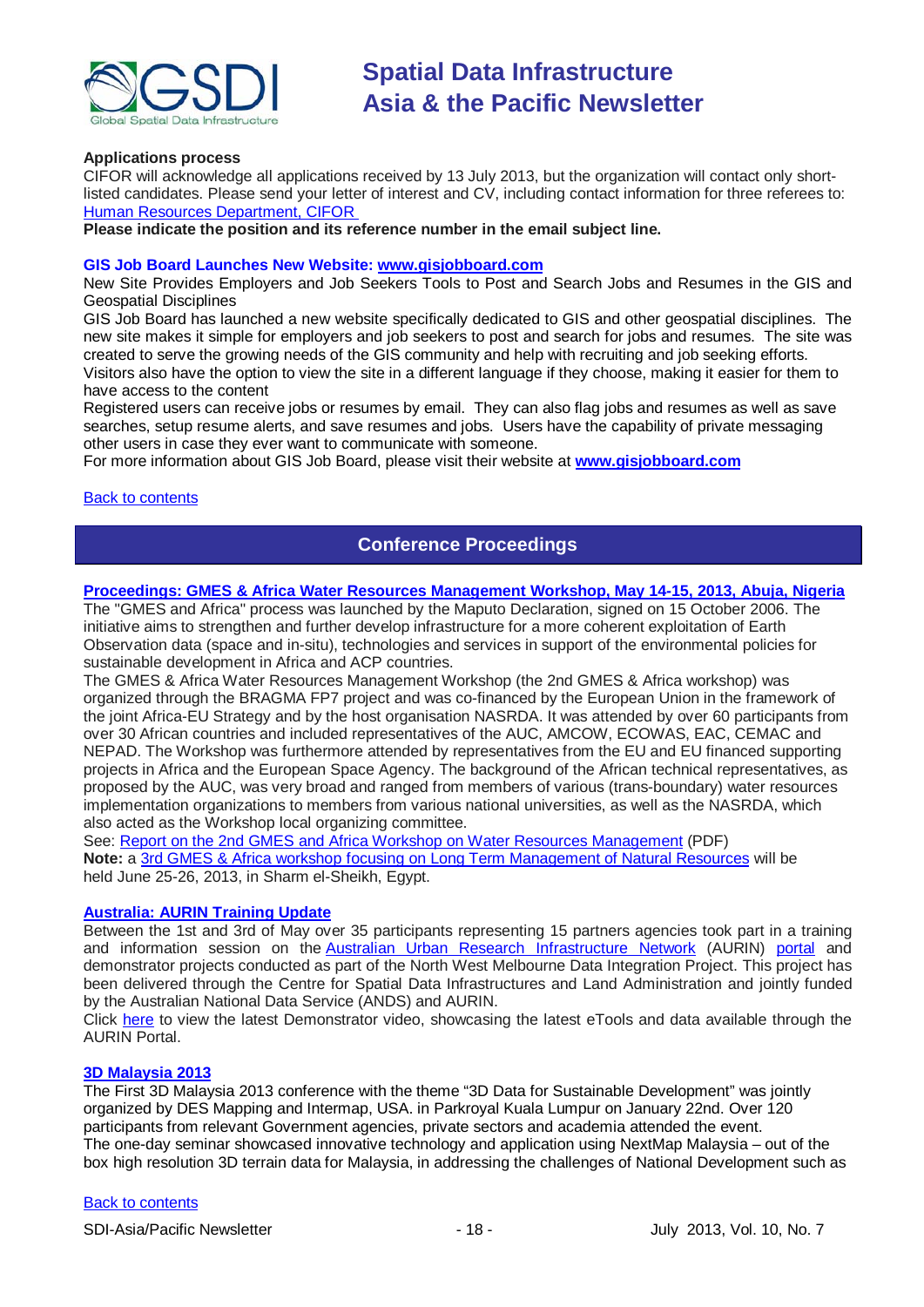

Infrastructure development, Natural Resource Management and Disaster Management. The keynote addresses by JUPEM, DES and Intermap were highly informative and educational.

**Modernization of land administration and management systems** Uganda: 17-18 January 2013



### **Implementation of land information systems (LIS): sharing experiences, innovations and good practices.**

Throughout the two day conference, discussions focused on technical issues related to the choice of the solutions adopted, the methodologies to be implemented and the technical equipment installed. Other topics included issues of protection against hacking, the importance of training local people, the communication targeting administrative staff and the public, and the importance of measuring concrete benefits of such projects and their returns on investment. Several presentations

focused on the use of aerial photography or satellite imagery in cadaster projects. As the cost of a geographic dataset depends heavily on its accuracy, it is essential to define the data sources that will be used for the establishment of the cadastral reference from the start.

Picking up a key point of discussion on the theme of the added value of NSDI projects for developing countries at the regional conference IGN France International held in April 2012 in Ouagadougou (Burkina Faso) **the link between land projects and National Spatial Data Infrastructure (NSDI) was also addressed. Land projects are sometimes considered the cornerstone of NSDI initiatives**. However the situation varies considerably from one country to another. Clear links exist between LIS projects and NSDI initiatives; however, some countries initiated NSDI projects without systematic land initiatives, while others have taken advantage of LIS projects to develop national spatial data infrastructure.

**Most agreed that the highest authorities must play a determining role in the definition of public policies legal frameworks and the way these projects move forward.** Without this strategic vision, both LIS and NSDI projects encounter difficulties fail to get off the ground or are not become sustainable**. The completion of a geographic data set appears to be an essential component for both LIS or NSDI projects** and should be taken into account from the very beginning.

In her final intervention, the Minister of Lands insisted on the added value of the LI project led by IGN France International. Securing land titles will reduce poverty and enhance economic development in Uganda. More details on the regional conference and the programmes will be available at: [www.lis-uganda.go.ug](http://www.lis-uganda.go.ug/) and at [www.ignfi.com](http://www.ignfi.com/)

<span id="page-18-0"></span>[Back to contents](#page-0-0)

### **Conferences, Events**

For upcoming events of global or major international interest, please visit the [upcoming conference list o](http://gsdi.org/events/upcnf.asp)n the GSDI website – as this conference list will be reserved for conferences within or with specific interest to the Asia Pacific Region.

### **The editors welcome news of conferences & events from the newsletter subscribers**

#### **[Call for Expression of Interest to host AARSE 2014 and future Conferences](http://lists.gsdi.org/pipermail/sdi-africa/2010-November/001135.html)**

Call for Expression of Interest to host the 10th biennial International Conference of the African Association of Remote Sensing of the Environment (AARSE) in October 2014 and future Conferences.

| <b>Date</b>      | <b>Location</b>   | <b>Event</b>                                                                                                                                                                                                                                                                                                                                                                                                                                                                                                                   |
|------------------|-------------------|--------------------------------------------------------------------------------------------------------------------------------------------------------------------------------------------------------------------------------------------------------------------------------------------------------------------------------------------------------------------------------------------------------------------------------------------------------------------------------------------------------------------------------|
| <b>July 2013</b> |                   |                                                                                                                                                                                                                                                                                                                                                                                                                                                                                                                                |
| $2 - 5$ July     | Salzburg, Austria | GI Forum 2013 - Creating the GISociety<br>The international GI Forum attracts an interdisciplinary audience<br>interested in discussing progress and new ideas in GIScience. The<br>GI Forum communicatesinnovative research and learning in<br>Geographic Information Science with focus on hardware,<br>software, orgware and brainware for the GISociety, and their inter-<br>relationships. Young researchers are especially invited to contribute<br>and discuss their research. Together with recognized scientists they |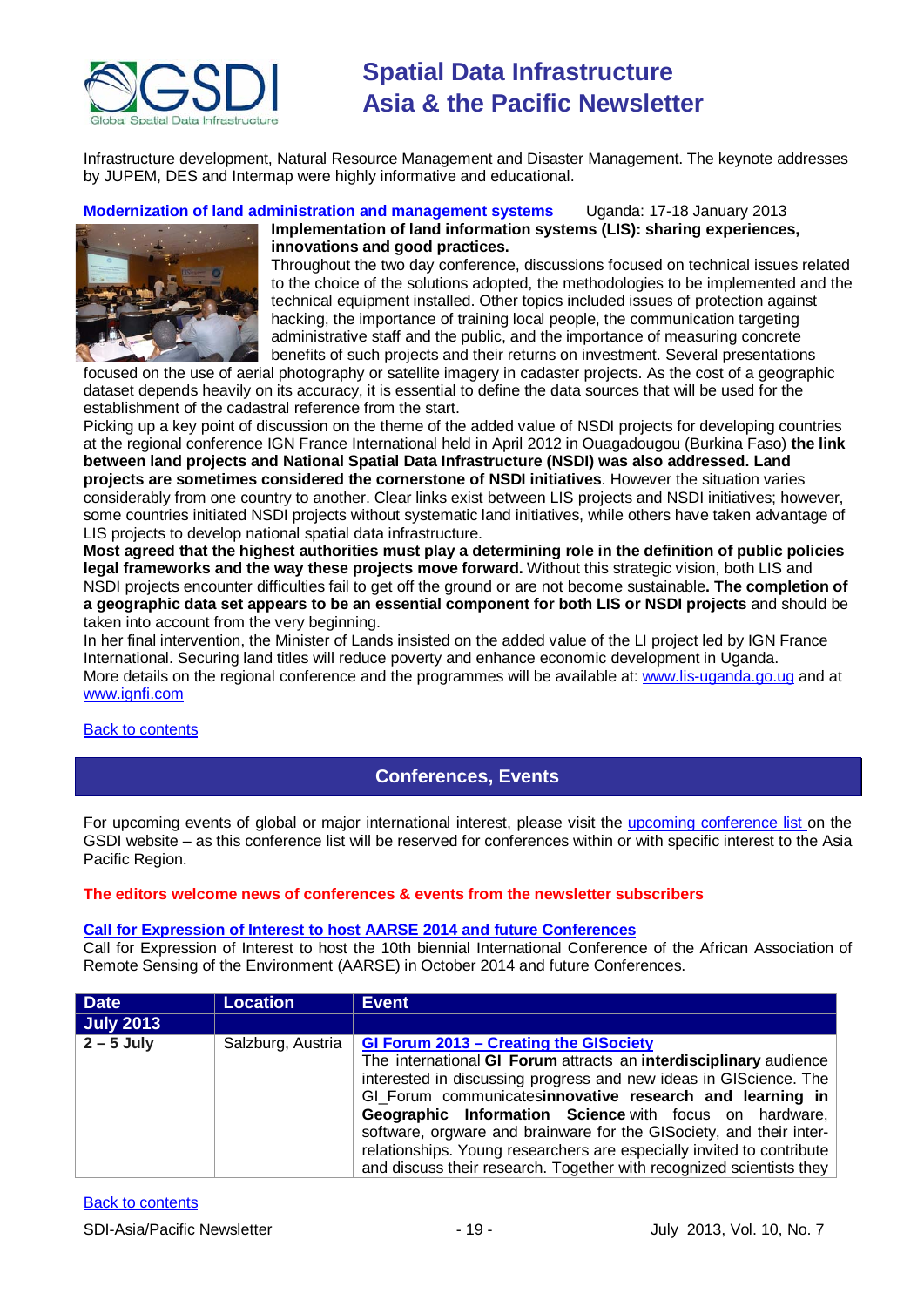

|                |                 | will find a vibrant community from academia, business, and<br>education ready to embrace new ideas and explore new research<br>directions. GI Forum runs concurrently with the highly regarded<br>German language conference on Applied Geoinformatics - AGIT.<br>The two symposia share some 1200 participants, the innovative<br>AGIT EXPO exhibit and stimulating social events.<br>Submission deadline February 1, 2013.<br>Contact.                                                                                                                                     |
|----------------|-----------------|------------------------------------------------------------------------------------------------------------------------------------------------------------------------------------------------------------------------------------------------------------------------------------------------------------------------------------------------------------------------------------------------------------------------------------------------------------------------------------------------------------------------------------------------------------------------------|
| 8-12 July      | San Diego, USA  | <b>Esri International User Conference</b>                                                                                                                                                                                                                                                                                                                                                                                                                                                                                                                                    |
| $16 - 18$ July | Gold Coast,     | <b>IGNSS 2013</b>                                                                                                                                                                                                                                                                                                                                                                                                                                                                                                                                                            |
|                | Australia       | The International Global Navigation Satellite Systems (IGNSS)<br>Society Inc. is pleased to announce IGNSS 2013<br><b>Closing Date for Submission of Abstracts: Monday</b><br>4 <sup>th</sup> February, 2013:<br>Information regarding on line submission of abstracts and abstract<br>templates will be updated in due course on the <b>IGNSS Society</b><br>website.<br><b>Submission of Peer Reviewed and Non Peer Reviewed Papers:</b><br>Information regarding On Line Submission of Peer Reviewed and<br>Non Peer Reviewed Papers will be updated in due course on the |
|                |                 | IGNSS Society website (Click here).                                                                                                                                                                                                                                                                                                                                                                                                                                                                                                                                          |
|                |                 | <b>IGNSS Free Membership:</b>                                                                                                                                                                                                                                                                                                                                                                                                                                                                                                                                                |
|                |                 | There is no fee to register for Membership of the IGNSS                                                                                                                                                                                                                                                                                                                                                                                                                                                                                                                      |
|                |                 | Society. Complete the On Line Membership Form.                                                                                                                                                                                                                                                                                                                                                                                                                                                                                                                               |
|                |                 | Benefits of Membership include reduced Symposium Registration                                                                                                                                                                                                                                                                                                                                                                                                                                                                                                                |
|                |                 | Fees.                                                                                                                                                                                                                                                                                                                                                                                                                                                                                                                                                                        |
|                |                 | Contact: http://www.ignss.org/                                                                                                                                                                                                                                                                                                                                                                                                                                                                                                                                               |
| $21 - 26$ July | Melbourne,      | <b>IEEE International Geoscience and Remote Sensing</b>                                                                                                                                                                                                                                                                                                                                                                                                                                                                                                                      |
|                | Australia       | <b>Symposium (IGARSS)</b>                                                                                                                                                                                                                                                                                                                                                                                                                                                                                                                                                    |
|                |                 | On behalf of the IEEE Geoscience and Remote Sensing Society<br>and the IGARSS 2013 Local Organising Committee, we are                                                                                                                                                                                                                                                                                                                                                                                                                                                        |
|                |                 | delighted to invite you to Melbourne, Australia for IGARSS 2013.                                                                                                                                                                                                                                                                                                                                                                                                                                                                                                             |
|                |                 | We are looking forward to welcoming leading scientists, engineers<br>and educators from the diverse disciplines that make up the                                                                                                                                                                                                                                                                                                                                                                                                                                             |
|                |                 | Geoscience and Remote Sensing community. We also hope to                                                                                                                                                                                                                                                                                                                                                                                                                                                                                                                     |
|                |                 | attract new delegates from the Asia-Pacific and Oceania                                                                                                                                                                                                                                                                                                                                                                                                                                                                                                                      |
|                |                 | regions. We will be offering a world class technical program                                                                                                                                                                                                                                                                                                                                                                                                                                                                                                                 |
|                |                 | encompassing traditional IGARSS topics and new topics reflecting                                                                                                                                                                                                                                                                                                                                                                                                                                                                                                             |
|                |                 | the theme of the 2013 Conference, "Building a Sustainable Earth                                                                                                                                                                                                                                                                                                                                                                                                                                                                                                              |
|                |                 | through Remote Sensing". This theme was selected to emphasize                                                                                                                                                                                                                                                                                                                                                                                                                                                                                                                |
|                |                 | the issues that most affect the Earth's environment, and the human<br>impact on the planet. We welcome both seasoned and new                                                                                                                                                                                                                                                                                                                                                                                                                                                 |
|                |                 | delegates to Melbourne in July 2013.                                                                                                                                                                                                                                                                                                                                                                                                                                                                                                                                         |
| 22-24 July     | Mountain View,  | <b>Geo for Higher Ed Summit</b>                                                                                                                                                                                                                                                                                                                                                                                                                                                                                                                                              |
|                | California, USA | What: Geo for Higher Ed Summit                                                                                                                                                                                                                                                                                                                                                                                                                                                                                                                                               |
|                |                 | When: July 22-24, 2013, deadline to apply has CLOSED.                                                                                                                                                                                                                                                                                                                                                                                                                                                                                                                        |
|                |                 | Where: Google Headquarters, Mountain View, California                                                                                                                                                                                                                                                                                                                                                                                                                                                                                                                        |
|                |                 | This special 3-day, hands-on technical workshop is designed for                                                                                                                                                                                                                                                                                                                                                                                                                                                                                                              |
|                |                 | mapping and technology instructors and researchers in higher<br>education institutions, who are actively working on projects related                                                                                                                                                                                                                                                                                                                                                                                                                                         |
|                |                 | to mapping. To find out more and apply, visit.<br><b>Details:</b>                                                                                                                                                                                                                                                                                                                                                                                                                                                                                                            |
|                |                 | Google will be hosting a special three-day hands-on technical                                                                                                                                                                                                                                                                                                                                                                                                                                                                                                                |
|                |                 | workshop at the Googleplex in Mountain View. This Summit will                                                                                                                                                                                                                                                                                                                                                                                                                                                                                                                |
|                |                 | bring together instructors and researchers in GIS and remote                                                                                                                                                                                                                                                                                                                                                                                                                                                                                                                 |
|                |                 | sensing technologies from higher education institutions. You will                                                                                                                                                                                                                                                                                                                                                                                                                                                                                                            |
|                |                 | connect with Google instructors and engineers, and get resources                                                                                                                                                                                                                                                                                                                                                                                                                                                                                                             |
|                |                 | for using these tools in your research and teaching.<br>Cost: Attendance is free, following acceptance into the workshop                                                                                                                                                                                                                                                                                                                                                                                                                                                     |
|                |                 |                                                                                                                                                                                                                                                                                                                                                                                                                                                                                                                                                                              |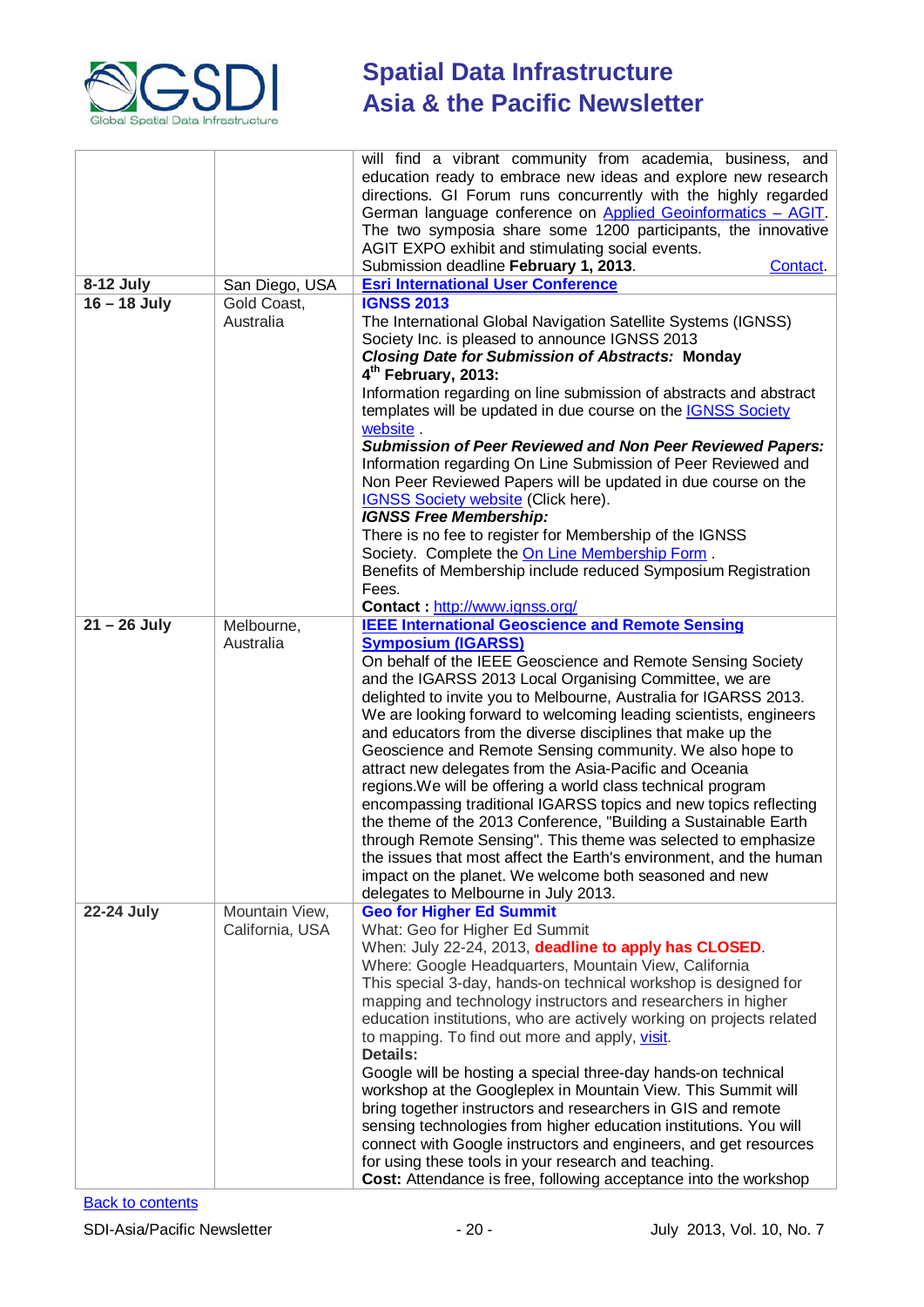

|                            |                                  | through Google's application process. Breakfast and lunch on these<br>3 days will be provided free to participants.                                                                                                                                                                                                                                                                                                                                                                                                                                                                                                                                                                                                                                                                                                                                                                                                                                                                                                                                                                                                                                                                                                                                                                                                                                                                                                                                                                                                                                                                                                                                                                                                                                                                                                                                                                                                                                                                                                                                                                                                                                                                                                                                                         |
|----------------------------|----------------------------------|-----------------------------------------------------------------------------------------------------------------------------------------------------------------------------------------------------------------------------------------------------------------------------------------------------------------------------------------------------------------------------------------------------------------------------------------------------------------------------------------------------------------------------------------------------------------------------------------------------------------------------------------------------------------------------------------------------------------------------------------------------------------------------------------------------------------------------------------------------------------------------------------------------------------------------------------------------------------------------------------------------------------------------------------------------------------------------------------------------------------------------------------------------------------------------------------------------------------------------------------------------------------------------------------------------------------------------------------------------------------------------------------------------------------------------------------------------------------------------------------------------------------------------------------------------------------------------------------------------------------------------------------------------------------------------------------------------------------------------------------------------------------------------------------------------------------------------------------------------------------------------------------------------------------------------------------------------------------------------------------------------------------------------------------------------------------------------------------------------------------------------------------------------------------------------------------------------------------------------------------------------------------------------|
| <b>August 2013</b>         |                                  |                                                                                                                                                                                                                                                                                                                                                                                                                                                                                                                                                                                                                                                                                                                                                                                                                                                                                                                                                                                                                                                                                                                                                                                                                                                                                                                                                                                                                                                                                                                                                                                                                                                                                                                                                                                                                                                                                                                                                                                                                                                                                                                                                                                                                                                                             |
| 26-29 August<br>"NEW"      | Arlington, VA,<br><b>USA</b>     | 2nd Symposium on Advances in in Geospatial Technologies<br>for Health<br>This event is being organized in collaboration with the 5th<br>International Conference on Medical Geology - MEDGEO 2013<br>scheduled for August 24-30, 2013 in Arlington, Virginia, USA.<br><b>Abstract submission deadline: CLOSED June</b><br>The organizing committee welcomes your attendance. There will<br>be a number of workshops and short courses for young researchers<br>in these fields.                                                                                                                                                                                                                                                                                                                                                                                                                                                                                                                                                                                                                                                                                                                                                                                                                                                                                                                                                                                                                                                                                                                                                                                                                                                                                                                                                                                                                                                                                                                                                                                                                                                                                                                                                                                             |
| 26-29 August               | Kuching,<br>Sarawak,<br>Malaysia | The 8th International Symposium on Digital Earth (ISDE8) with<br>the theme of "Transforming Knowledge into Sustainable Practice"<br>will be held in Kuching, Sarawak, Malaysia.                                                                                                                                                                                                                                                                                                                                                                                                                                                                                                                                                                                                                                                                                                                                                                                                                                                                                                                                                                                                                                                                                                                                                                                                                                                                                                                                                                                                                                                                                                                                                                                                                                                                                                                                                                                                                                                                                                                                                                                                                                                                                             |
| 30 August -<br>1 September | Beijing, China                   | <b>International Conference 2013 on Spatial Planning and</b><br><b>Sustainable Development</b><br>Abstract deadline closed: 15 April 2013.                                                                                                                                                                                                                                                                                                                                                                                                                                                                                                                                                                                                                                                                                                                                                                                                                                                                                                                                                                                                                                                                                                                                                                                                                                                                                                                                                                                                                                                                                                                                                                                                                                                                                                                                                                                                                                                                                                                                                                                                                                                                                                                                  |
| <b>September</b><br>2013   |                                  |                                                                                                                                                                                                                                                                                                                                                                                                                                                                                                                                                                                                                                                                                                                                                                                                                                                                                                                                                                                                                                                                                                                                                                                                                                                                                                                                                                                                                                                                                                                                                                                                                                                                                                                                                                                                                                                                                                                                                                                                                                                                                                                                                                                                                                                                             |
| $2 - 4$ September          | Jakarta,<br>Indonesia            | <b>UN/Indonesia Workshop on Climate Change</b><br>United Nations/Indonesia International Conference on<br>Integrated Space Technology Applications to Climate Change<br>Application deadline: CLOSED May 31, 2013<br>The United Nations is organizing the United Nations/Indonesia<br>International Conference on Integrated Space Technology<br>Applications to Climate Change under the framework of the United<br>Nations Programme on Space Applications. The Conference will be<br>hosted by Indonesia's National Institute of Aeronautics and Space<br>(LAPAN). This conference will bring together experts from the<br>space and the climate change community as well as decision<br>makers to discuss methods to use space-based applications to<br>support the identification and implementation of adaptation<br>measures, as well as to share experiences and lessons learned on<br>the use of such applications in the context of mitigation.<br>The objectives of the Conference are:<br>1) To discuss ways in which countries affected by climate change<br>can make better use of space applications to assess vulnerability to<br>climate change.<br>2) To identify potential alternatives in the context of mitigation and<br>adaption to climate change<br>3) To improve synergies among space agencies and organizations<br>targeting efforts on climate change.<br>4) To strengthen international and regional cooperation in this area.<br>5) To raise awareness on the recent advances in space-related<br>technologies, services and information resources which can be use<br>to assess the impacts of climate change and the effects of<br>measures implemented to reduce such impacts.<br>Applicants must have a well-established professional working<br>experience in a field related to the theme of the Conference.<br>Applicants should ideally be involved in the planning or<br>implementation of relevant space programmes in relevant<br>governmental organizations, international or national agencies,<br>non-governmental organizations, research or academic institutions<br>or industry.<br>Within the limited financial resources available to the co-sponsors,<br>a number of qualified applicants from developing countries, who |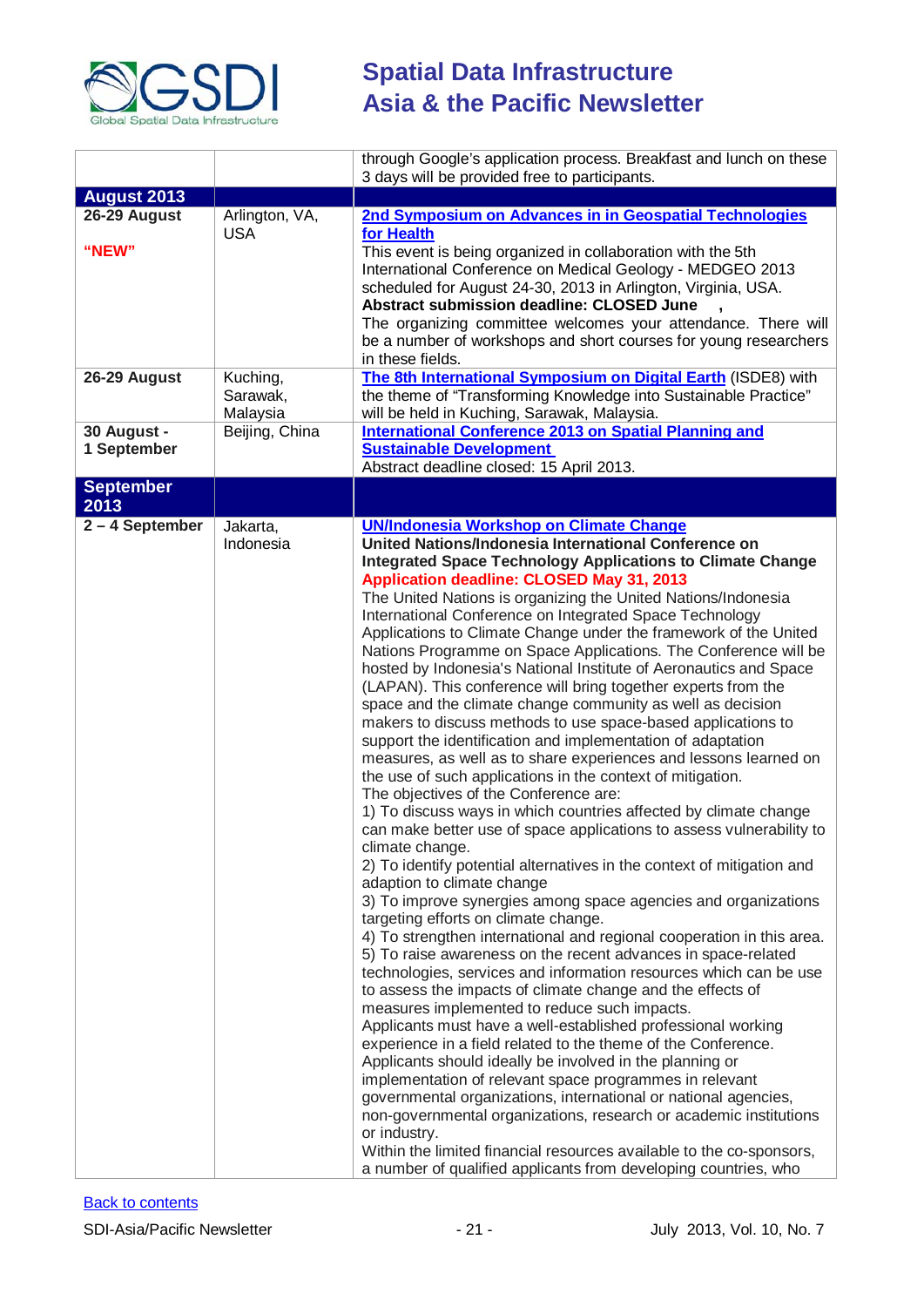

|                  |              | have expressed the need for financial support will be offered                                                                          |
|------------------|--------------|----------------------------------------------------------------------------------------------------------------------------------------|
|                  |              | financial support to attend the Conference. This may include the                                                                       |
|                  |              | provision of a round-trip air ticket between Jakarta and the<br>applicant's international airport of departure and daily subsistence   |
|                  |              | allowances to cover board and lodging for the duration of the                                                                          |
|                  |              | Conference. En-route expenses or any changes made to the air                                                                           |
|                  |              | ticket must be the responsibility of the participants.                                                                                 |
| 7-19 September   | Tehran, Iran | <b>ISNET/ISA Workshop on Space Applications for Disaster Risk</b>                                                                      |
|                  |              | <b>Reduction and Management</b>                                                                                                        |
|                  |              | Application deadline: CLOSED June 30, 2013                                                                                             |
|                  |              | The objectives of the Workshop are:<br>To provide participants with a broad overview of space-based<br>1)                              |
|                  |              | technologies for disaster risk reduction and management                                                                                |
|                  |              | To provide specialized training in the processing, interpretation<br>2)                                                                |
|                  |              | and applications of satellite remote sensing data for disaster                                                                         |
|                  |              | risk reduction and management                                                                                                          |
|                  |              | impart hands-on training on floods, earthquakes,<br>3)<br>To                                                                           |
|                  |              | landslides, cyclones, tsunamis and avalanches using space-                                                                             |
|                  |              | derived optical, SAR and microwave remote sensing data                                                                                 |
|                  |              | To impart knowledge on the use of advanced disaster risk<br>4)<br>reduction and management techniques and methodologies in             |
|                  |              | handling space-derived data                                                                                                            |
|                  |              | To develop familiarization with techniques used to integrate<br>5)                                                                     |
|                  |              | optical and SAR data for applications in different disaster                                                                            |
|                  |              | hazard areas                                                                                                                           |
|                  |              | To enhance horizontal cooperation and collaboration among<br>6)                                                                        |
|                  |              | the participants through the development of synergy                                                                                    |
|                  |              | Applicants must have a professional background of working in the<br>fields of satellite image processing, interpretation and analysis, |
|                  |              | disaster management applications especially floods, earthquakes                                                                        |
|                  |              | and landslides. Applicants should ideally be involved in the areas of                                                                  |
|                  |              | space technology applications for disaster risk reduction and                                                                          |
|                  |              | management particularly on early warning, prevention, response                                                                         |
|                  |              | and mitigation in space agencies, disaster management authorities<br>and other space-related organisations. Those with the knowledge   |
|                  |              | and working experience of optical, SAR/microwave remote sensing                                                                        |
|                  |              | data processing and interpretation would be given preference.                                                                          |
|                  |              | Postgraduate students who are in the second phase of their studies                                                                     |
|                  |              | in disaster management area or Ph.D. fellows who are in the                                                                            |
|                  |              | starting phase of their studies are encouraged to apply.                                                                               |
|                  |              | ISNET will offer full/partial funding to a limited number of deserving                                                                 |
|                  |              | applicants from OIC member states only. This will include the<br>provision of a round-trip air ticket between Tehran and the           |
|                  |              | applicant's international airport of departure and daily/subsistence                                                                   |
|                  |              | allowance to cover board and lodging for the duration of the                                                                           |
|                  |              | Workshop. En-route expenses or visa fees must be the                                                                                   |
|                  |              | responsibility of the participants. While applying for funding, an                                                                     |
|                  |              | applicant must submit a letter of recommendation from the head of                                                                      |
|                  |              | organisation alongwith a duly-filled application form to ISNET.<br>Incomplete application forms shall either be returned or not be     |
|                  |              | entertained depending upon the date of receipt.                                                                                        |
| $12 - 14$        | Enschede, NL | <b>GISDECO: URBAN FUTURES. Multiple visions, paths and</b>                                                                             |
| <b>September</b> |              | constructions                                                                                                                          |
|                  |              | Deadline for abstract submission: 15 April 2013                                                                                        |
|                  |              | Notification of acceptance: 15 May 2013<br>Deadline full paper submission: 15 August 2013?                                             |
|                  |              | The upcoming GISDECO (GIS for Developing Countries)                                                                                    |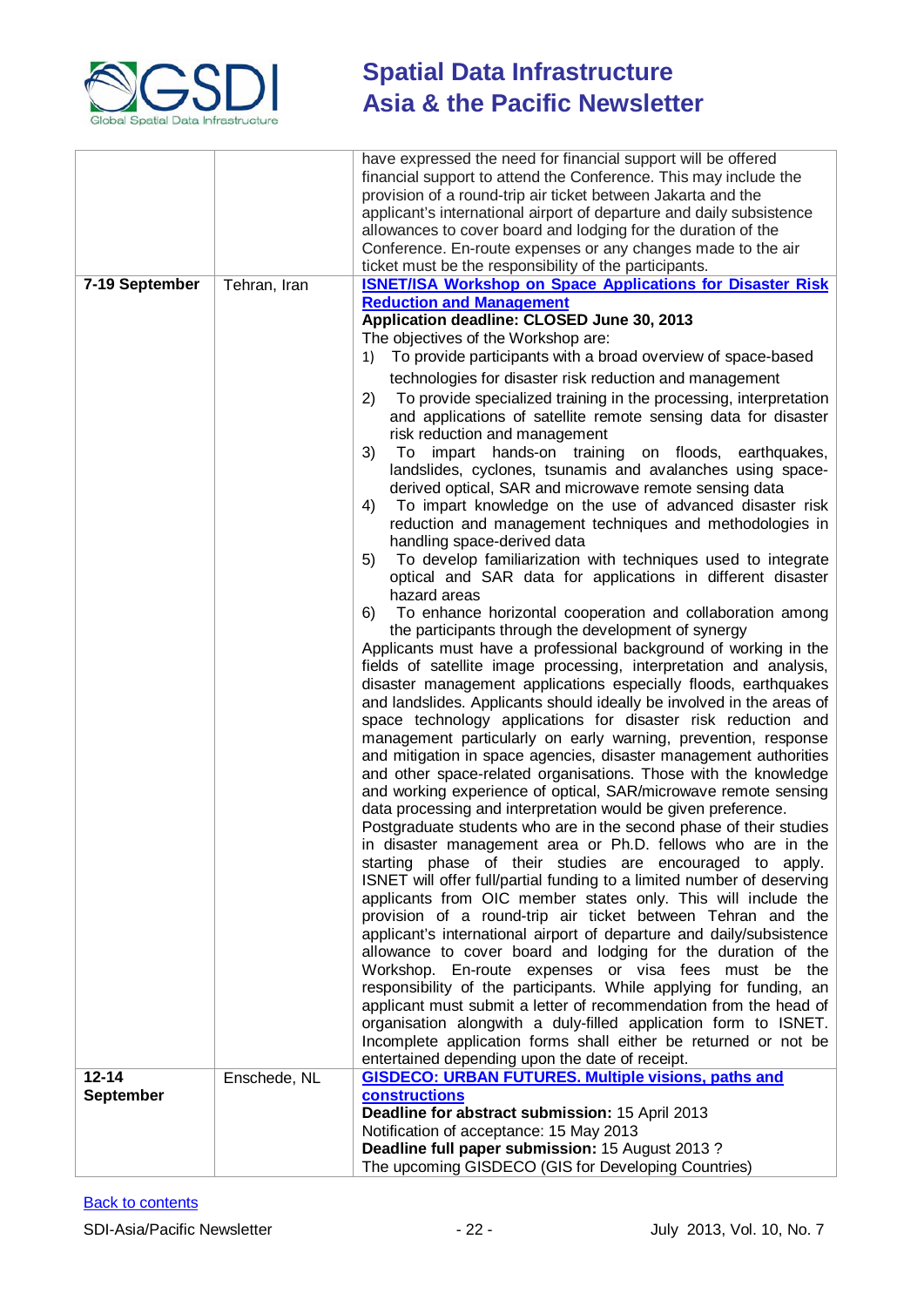

|                               |                                             | conference is being hosted by the Department of Urban and<br>Regional Planning and Geo-Information Management (PGM)<br>(Faculty ITC, University of Twente) and jointly organized with N-<br>AERUS (Network-Association of European Researchers on<br>Urbanisation in the South).?<br><b>CALL FOR PAPERS</b><br>Some pre-conference workshops/meetings can be arranged for a<br>small fee can also be facilitated. Should there be a desire for these<br>please contact the local organization committee before 31 March<br>2013.<br>For any further information or communication regarding the<br>conference please only use this email.                                                                                                                                                                                                                                                                                                                                                                                                                                                                                                                                                                                                                                                                                                                                     |
|-------------------------------|---------------------------------------------|------------------------------------------------------------------------------------------------------------------------------------------------------------------------------------------------------------------------------------------------------------------------------------------------------------------------------------------------------------------------------------------------------------------------------------------------------------------------------------------------------------------------------------------------------------------------------------------------------------------------------------------------------------------------------------------------------------------------------------------------------------------------------------------------------------------------------------------------------------------------------------------------------------------------------------------------------------------------------------------------------------------------------------------------------------------------------------------------------------------------------------------------------------------------------------------------------------------------------------------------------------------------------------------------------------------------------------------------------------------------------|
| $23 - 27$<br><b>September</b> | TSUKUBA,<br>Japan                           | <b>ASPAR 2013 The 4th Asia-Pacific Conference on Synthetic</b><br><b>Aperture Radar</b>                                                                                                                                                                                                                                                                                                                                                                                                                                                                                                                                                                                                                                                                                                                                                                                                                                                                                                                                                                                                                                                                                                                                                                                                                                                                                      |
|                               |                                             | "Overcoming the Hardships: Responding to Disasters with SAR"                                                                                                                                                                                                                                                                                                                                                                                                                                                                                                                                                                                                                                                                                                                                                                                                                                                                                                                                                                                                                                                                                                                                                                                                                                                                                                                 |
| $24 - 26$                     | Kuala Lumpur                                | <b>Asia Geospatial Forum 2013</b>                                                                                                                                                                                                                                                                                                                                                                                                                                                                                                                                                                                                                                                                                                                                                                                                                                                                                                                                                                                                                                                                                                                                                                                                                                                                                                                                            |
| <b>September</b>              |                                             | <b>CALL for ABSTRACTS</b><br><b>Contact</b>                                                                                                                                                                                                                                                                                                                                                                                                                                                                                                                                                                                                                                                                                                                                                                                                                                                                                                                                                                                                                                                                                                                                                                                                                                                                                                                                  |
|                               |                                             | 30 May 2013<br><b>Abstract Submission</b>                                                                                                                                                                                                                                                                                                                                                                                                                                                                                                                                                                                                                                                                                                                                                                                                                                                                                                                                                                                                                                                                                                                                                                                                                                                                                                                                    |
|                               |                                             | Abstract Acceptance /<br>15 June 2013                                                                                                                                                                                                                                                                                                                                                                                                                                                                                                                                                                                                                                                                                                                                                                                                                                                                                                                                                                                                                                                                                                                                                                                                                                                                                                                                        |
|                               |                                             | Non-Acceptance                                                                                                                                                                                                                                                                                                                                                                                                                                                                                                                                                                                                                                                                                                                                                                                                                                                                                                                                                                                                                                                                                                                                                                                                                                                                                                                                                               |
|                               |                                             | 30 June 2013<br>Authors' Registrations                                                                                                                                                                                                                                                                                                                                                                                                                                                                                                                                                                                                                                                                                                                                                                                                                                                                                                                                                                                                                                                                                                                                                                                                                                                                                                                                       |
| October 2013                  |                                             |                                                                                                                                                                                                                                                                                                                                                                                                                                                                                                                                                                                                                                                                                                                                                                                                                                                                                                                                                                                                                                                                                                                                                                                                                                                                                                                                                                              |
| $15 - 17$ October             | Coombe Abbey,<br>Warwickshire,<br><b>UK</b> | 1st call for papers for the 9th International Workshop of the<br><b>EARSeL Special Interest Group (SIG) on Forest Fires.</b> The<br>workshop is organised by the University of Leicester with support<br>from the Laboratory of Forest Management and Remote Sensing,<br>Faculty of Forestry and Natural Environment, Aristotle University of<br>Thessaloniki.<br>Contact<br><b>EXTENDED deadline for abstract submission is 15 April 2013.</b>                                                                                                                                                                                                                                                                                                                                                                                                                                                                                                                                                                                                                                                                                                                                                                                                                                                                                                                              |
| 23-25 October                 | Beijing, China                              | <b>United Nations International Conference on Space-based</b>                                                                                                                                                                                                                                                                                                                                                                                                                                                                                                                                                                                                                                                                                                                                                                                                                                                                                                                                                                                                                                                                                                                                                                                                                                                                                                                |
| "NEW"                         |                                             | <b>Technologies for Disaster Management - "Disaster risk</b><br>identification and response".<br>Please submit your application for participation online until 10<br>August 2013.<br>In the context of the Conference the International Training<br>Programme "Flood Risk Mapping, Modelling and Assessment using<br>Space technology" will be organised for 25 participants of the<br>conference.<br>The organisers will be able to provide financial support to a limited<br>number of participants. Only participants/experts representing a<br>country and/or an organisation engaged in developing a long-term<br>partnership with UN-SPIDER will be considered for the funding<br>support. Those who request funding support must express their<br>government's or organisation's intention to develop a work<br>programme with UN-SPIDER in the coming years. The support will<br>defray the cost of travel (round-trip ticket - most economic fare -<br>between the airport of international departure in their country of<br>residence and Beijing) and/or room and board expenses during the<br>duration of the event.<br>If you have further questions about the conference, contact Mr.<br>Shirish Ravan, Telephone: (+86) (10) 6353 3527<br>For specific questions related to the registration process contact<br>Ms. Liu Jing, Telephone: (+86) (10) 6353 3527 |
| 28 - 30 October               | Tehran, Iran                                | 2nd Meeting of the Regional Committee of United Nations                                                                                                                                                                                                                                                                                                                                                                                                                                                                                                                                                                                                                                                                                                                                                                                                                                                                                                                                                                                                                                                                                                                                                                                                                                                                                                                      |
| "NEW"                         |                                             | <b>Global Geospatial Information Management for Asia and the</b><br>Pacific (UN-GGIM-AP)                                                                                                                                                                                                                                                                                                                                                                                                                                                                                                                                                                                                                                                                                                                                                                                                                                                                                                                                                                                                                                                                                                                                                                                                                                                                                     |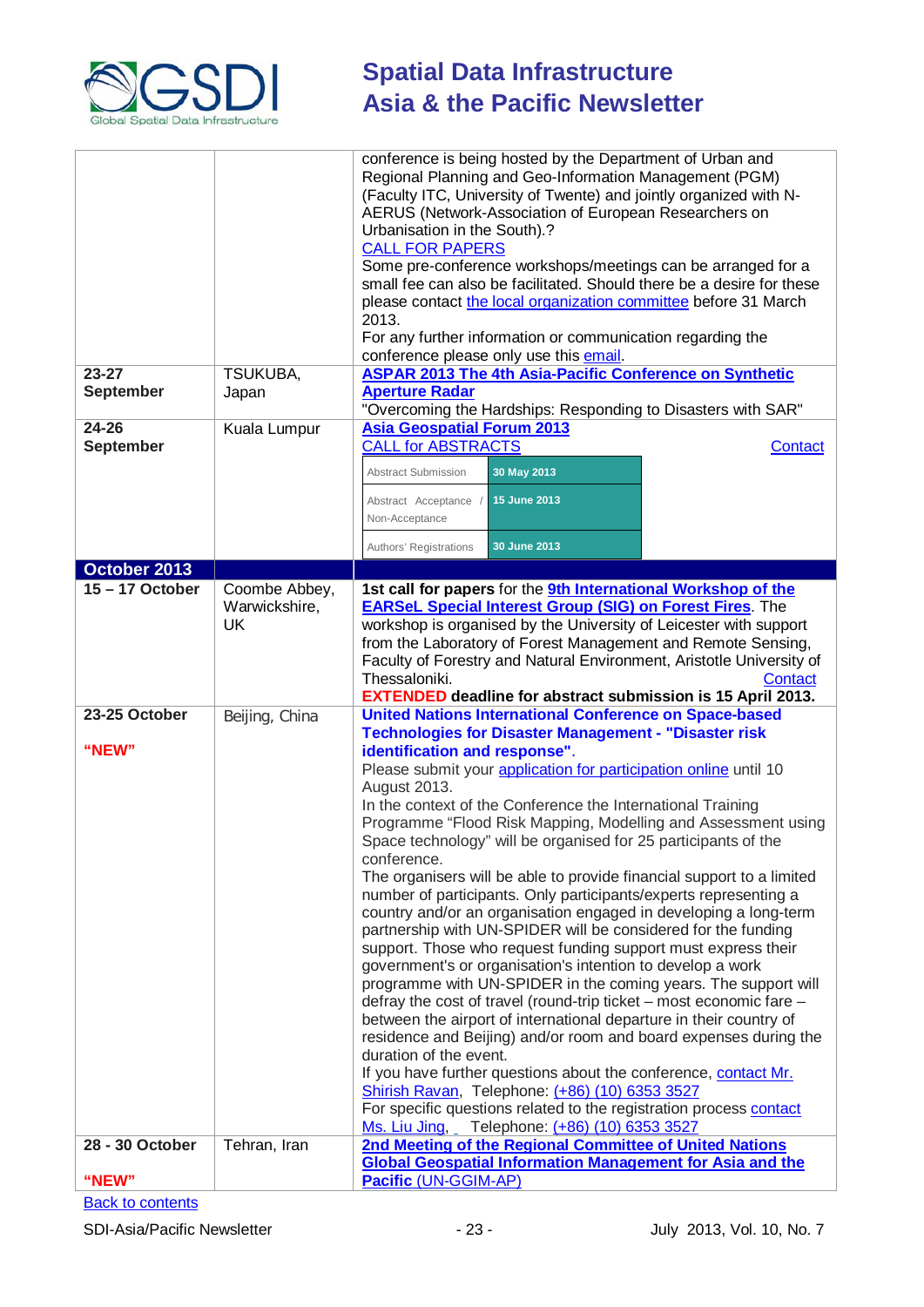

| <b>November</b>                |                                           | Theme: NGIA's roles in successful disaster response<br>The 2 <sup>nd</sup> Plenary Meeting of the Regional Committee of United<br>Nations Global Geospatial Information Management for Asia and<br>the Pacific (UN-GGIM-AP) is being hosted by the National<br>Cartographic Center of Iran under the theme of National Geospatial<br>Information Authorities' (NGIAs') Roles in Successful Disaster<br>Response.<br>The theme was chosen based on a common understanding and<br>recognition that strengthening regional capacities for disaster<br>response is critical as Asia and the Pacific region is the most<br>disaster-prone region in the world. The intensity and frequency of<br>natural disasters are likely to increase due to environmental<br>degradation, population growth, urbanization and climate change.<br>Considering such circumstances, it is very important for us to meet<br>and discuss disaster response and develop strategies in a<br>coordinated manner.<br>In addition, global trends in the spatial web services will be<br>discussed under the sub theme of The Latest of Spatial Web<br>Services Provided by NGIAs. As the number of Spatial Web<br>Services by NGIAs is increasing in the region, the sharing of<br>experiences and lessons learnt in this area is expected to be<br>beneficial to all participants |
|--------------------------------|-------------------------------------------|----------------------------------------------------------------------------------------------------------------------------------------------------------------------------------------------------------------------------------------------------------------------------------------------------------------------------------------------------------------------------------------------------------------------------------------------------------------------------------------------------------------------------------------------------------------------------------------------------------------------------------------------------------------------------------------------------------------------------------------------------------------------------------------------------------------------------------------------------------------------------------------------------------------------------------------------------------------------------------------------------------------------------------------------------------------------------------------------------------------------------------------------------------------------------------------------------------------------------------------------------------------------------------------------------------------------------------------------------------|
| 2013                           |                                           |                                                                                                                                                                                                                                                                                                                                                                                                                                                                                                                                                                                                                                                                                                                                                                                                                                                                                                                                                                                                                                                                                                                                                                                                                                                                                                                                                          |
| 4-8 November<br>13-16 November | Addis Ababa,<br>Ethiopia<br>Skopje, FYRoM | <b>GSDI 14 and AfricaGIS 2013:</b><br>The GSDI Association, EIS-Africa, the International Geospatial<br>Society, and the United Nations Economic Commission for Africa<br>(UNECA) are pleased to announce a close partnership in offering<br>the joint GSDI 14 World Conference and AfricaGIS 2013<br>Conference.<br>The theme of the conference is Spatially Enabling Africa in<br>Support of Economic Development and Poverty Reduction.<br><b>IMPORTANT DATES</b><br>Deadline for Submission of Abstracts: 15 May 2013<br>Deadline for Submission of Full Papers for Refereed Outlets: 15<br>May 2013<br>Deadline for Submission of Full Papers for Non-refereed Outlet: 1<br>Sept 2013<br>Deadline for Full Conference Registration Payment for All<br>Presenters: 15 Sept 2013<br>International Conference on Spatial Data Infrastructures and                                                                                                                                                                                                                                                                                                                                                                                                                                                                                                      |
|                                |                                           | <b>Spatial Information Management 2013</b>                                                                                                                                                                                                                                                                                                                                                                                                                                                                                                                                                                                                                                                                                                                                                                                                                                                                                                                                                                                                                                                                                                                                                                                                                                                                                                               |
| "NEW"<br><b>December</b>       |                                           | e-mail                                                                                                                                                                                                                                                                                                                                                                                                                                                                                                                                                                                                                                                                                                                                                                                                                                                                                                                                                                                                                                                                                                                                                                                                                                                                                                                                                   |
| 2013                           |                                           |                                                                                                                                                                                                                                                                                                                                                                                                                                                                                                                                                                                                                                                                                                                                                                                                                                                                                                                                                                                                                                                                                                                                                                                                                                                                                                                                                          |
| 16-19 December                 | Ahmedabad,<br>India                       | AGSE 2013 - "Geospatial Momentum for Society and Environment"<br>Organizers: - Dr. Anjana Vyas (CEPT University, India)<br>Dr. Josef Behr (Stuttgart University, Germany)<br><b>Important Dates</b><br>Last date of Abstract Submission: 20 <sup>th</sup> June 2013<br>Last date of Full Paper Submission: 07 <sup>th</sup> September 2013<br>End of Early Bird Conference Registration: 31 <sup>st</sup> September 2013<br><b>Contact</b>                                                                                                                                                                                                                                                                                                                                                                                                                                                                                                                                                                                                                                                                                                                                                                                                                                                                                                               |
| 2014                           |                                           |                                                                                                                                                                                                                                                                                                                                                                                                                                                                                                                                                                                                                                                                                                                                                                                                                                                                                                                                                                                                                                                                                                                                                                                                                                                                                                                                                          |
|                                | Malaysia                                  | Malaysia will be hosting the (International Federation of Surveyors)<br>FIG Congress in 2014. The decision was taken at the recently<br>concluded FIG Congress 2010 in Sydney, Australia.                                                                                                                                                                                                                                                                                                                                                                                                                                                                                                                                                                                                                                                                                                                                                                                                                                                                                                                                                                                                                                                                                                                                                                |